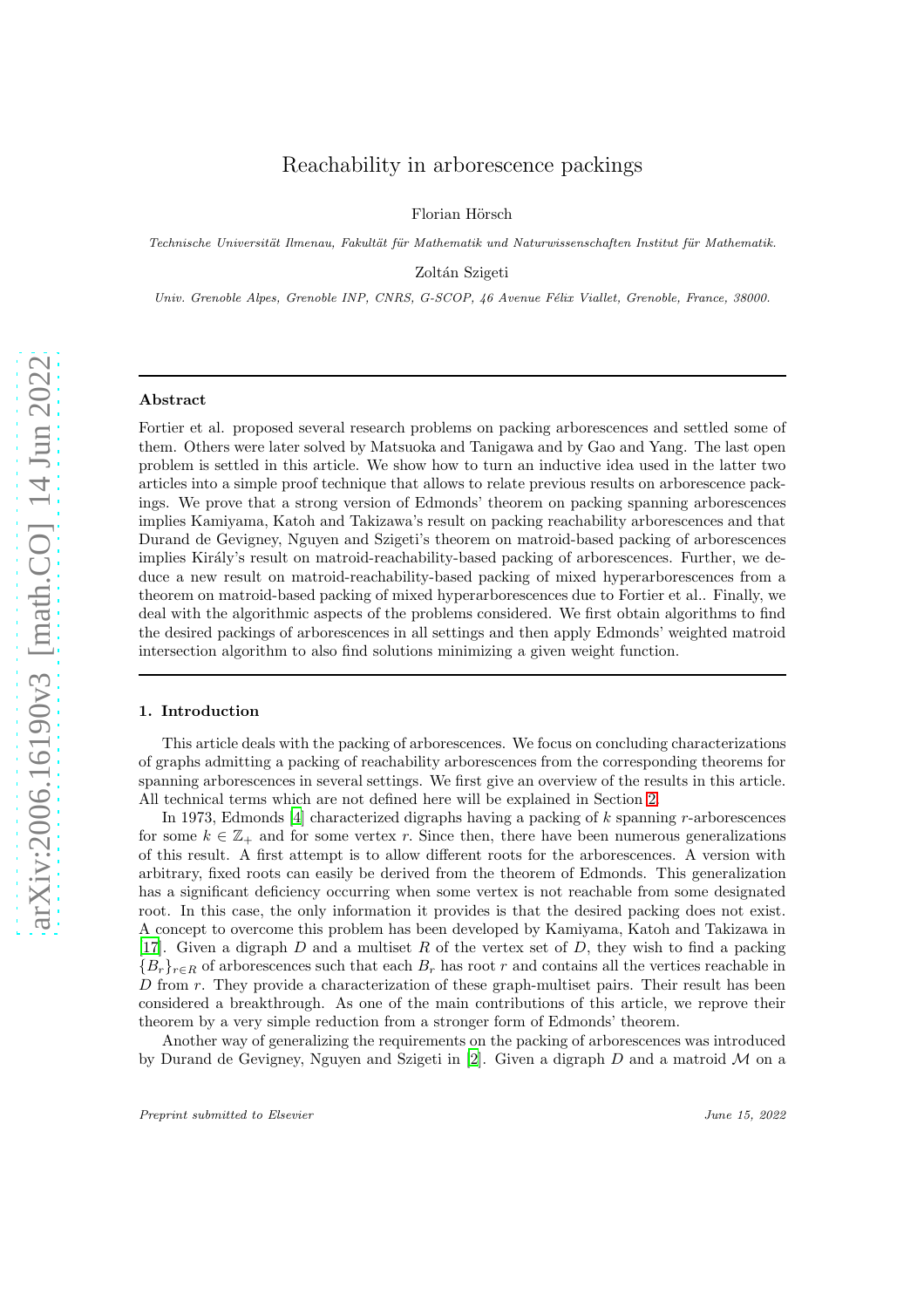set of roots  $R$  in the vertex set of  $D$ , they now wish to find a packing of arborescences containing an r-arborescence for every  $r \in R$  such that every vertex of D that is not in R belongs to a subset of the arborescences in the packing whose roots form a basis of  $M$ . A characterization of graph-matroid pairs admitting such a packing of arborescences was found in [\[2](#page-17-0)]. A natural combination of the two aforementioned generalizations was introduced by Király [\[20\]](#page-18-2). Given a digraph D and a matroid  $\mathcal M$  on a set R of roots in the vertex set of D, he wishes to find a packing of arborescences containing an r-arborescence for every  $r \in R$  such that every vertex v of D that is not in  $R$  belongs to a subset of the arborescences in the packing whose roots form a basis of the matroid  $\mathcal{M}|R_v$  where  $R_v$  is the set of roots in R from which v is reachable in D and  $\mathcal{M}|R_v$ is the restriction of M to  $R_v$ . A characterization of the graph-matroid pairs admitting such a packing of arborescences was provided by Király  $[20]$ . We reprove this theorem by concluding it from the theorem in [\[2\]](#page-17-0). We wish to mention that the last two results are presented in a form which is different from the original one in [\[2\]](#page-17-0) and [\[20\]](#page-18-2), but both versions are equivalent.

Finally, there are attempts to also generalize the objects considered from digraphs to more general objects like mixed graphs or dypergraphs. We consider a concept unifying all of these generalizations where we want to find a matroid-reachability based packing of mixed hyperarborescences in a matroid-rooted mixed hypergraph. We derive a characterization of these mixed hypergraph-matroid pairs from a characterization for the existence of a matroid-based packing of mixed hyperarborescences in a matroid-rooted mixed hypergraph by Fortier et al. in [\[7\]](#page-18-3). This generalizes results of Gao and Yang [\[13\]](#page-18-4) and Matsuoka and Tanigawa [\[23\]](#page-19-0).

A simple inductive proof technique is presented in three more and more general frameworks. With an increasing generality of the results, the proofs become more and more involved. In order to be able to understand the proof of the new result of this article we recommend the reader to read all the proofs in the given order.

In the last part, we deal with the algorithmic aspects of our work. We first show that in the first two settings, our proofs can be turned into polynomial time recursive algorithms for finding the desired packings. In order to obtain algorithms that compute optimal weighted solutions, we rely on matroid intersection. This is useful due to a result of Edmonds that states that a common independent set of two matroids of a given size minimizing a given weight function can be computed in polynomial time if polynomial time independence oracles for the matroids are available [\[6\]](#page-18-5). A connection in the basic setting between arborescence packing and matroid intersection has first been observed by Edmonds [\[5](#page-18-6)]. Later, Király, Szigeti and Tanigawa managed to also model matroid-based packings of arborescences as the intersection of two matroids yielding an algorithm for the weighted version of this problem [\[21\]](#page-18-7). In a first step, we show how to extend their construction to mixed hypergraphs. In [\[21](#page-18-7)], also a rather involved construction was given that modeled matroid-reachability-based packings of arborescences as the intersection of two matroids. A similar construction for matroid-reachability-based packings of mixed hyperarborescences in matroid-rooted mixed hypergraphs has recently been given by Király [\[19\]](#page-18-8). We give a different algorithm for the weighted version of this problem. Making use of the proof of our result characterizing matroid-rooted mixed hypergraphs admitting a matroidreachability-based packing of mixed hyperarborescences, we give a polynomial time algorithm that uses the algorithm that computes a solution of minimum weight for the case of matroidbased packings of mixed hyperarborescences and only uses elementary arguments otherwise. This allows to avoid the very involved matroid construction the reachability condition imposes.

<span id="page-1-0"></span>Section [2](#page-1-0) contains the definitions we need in this article. Section [3](#page-4-0) provides a more technical and detailed overview of the results considered. Section [4](#page-7-0) gives the reductions that yield our new proofs. Section [5](#page-12-0) deals with the algorithmic impacts of our results.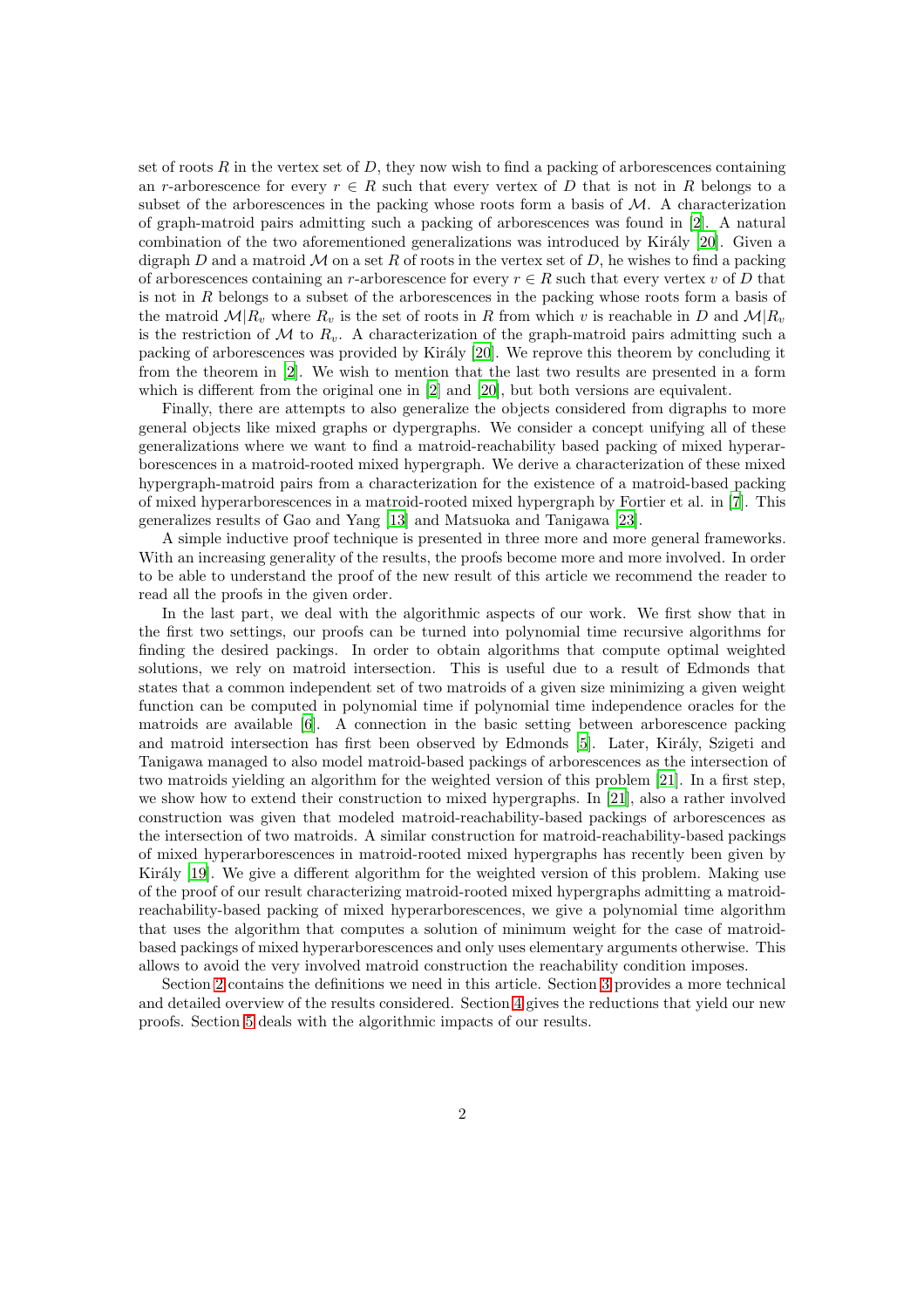### 2. Definitions

In this section, we provide the definitions and notation needed in the article. All graphs and matroids and graphs considered in this article are finite. For a single element set  $\{s\}$ , we use s.

Let S be a finite set. We use  $2^S$  to denote the power set of S. Let  $f: 2^S \to \mathbb{Z}$  be a function. Then f is called *submodular* if  $f(X) + f(Y) \ge f(X \cup Y) + f(X \cap Y)$  for all  $X, Y \subseteq S$  and *modular* if  $f(X) + f(Y) = f(X \cup Y) + f(X \cap Y)$  for all  $X, Y \subseteq S$ . Further, f is called *non-decreasing* if  $f(X) \leq f(Y)$  for all  $X, Y \subseteq S$  with  $X \subseteq Y$ .

For basic notions of matroid theory, we refer to [\[8](#page-18-9)], Chapter 5. We only give the following less common notation. Given a matroid M on a set R with rank function  $r_{\mathcal{M}}$  and a subset X of R, we denote by  $\mathcal{M}|X$  the restriction of M to X. By a *basis* of X we mean a basis of  $M|X$ .

#### *2.1. Directed graphs*

We first provide some basic notation on *directed graphs (digraphs)*. Let  $D = (V, A)$  be a digraph. For disjoint  $X, Y \subseteq V$ , we denote the set of arcs with tail in X and head in Y by  $\rho_A(X, Y)$  and  $|\rho_A(X, Y)|$  by  $d_A(X, Y)$ . We use  $\rho_A^+(X)$  for  $\rho_A(X, V - X)$ ,  $\rho_A^-(X)$  for  $\rho_A(V-X,X), d^{\dagger}_A(X)$  for  $|\rho^+_A(X)|$  and  $d^-_A(X)$  for  $|\rho^-_A(X)|$ . We denote by  $N^+_D(X)$   $(N^-_D(X))$ the set of vertices  $v \in V - X$  such that D contains at least one arc from X to v (from v to X). We call a vertex r of D a root in D if  $d_A^-(r) = 0$  and a *simple* root if additionally  $d_A^+(r) \leq 1$ . This name is motivated by the role these vertices will play as the roots of arborescences.

For  $u, v \in V$ , we say that v is *reachable* from u in D if there exists a directed path from u to v in D. For  $X \subseteq V$ , we denote by  $U_X^D$  the set of vertices which are reachable in D from at least one vertex in X, by  $P_X^D$  the set of vertices from which at least one vertex in X is reachable in D and by  $D[X]$  the subdigraph of D induced on X.

An *arborescence* is a digraph such that exactly one arc enters each vertex except one which is a root and each vertex is reachable from this root. Observe that every arborescence contains a unique root. An arborescence whose unique root is a vertex r is also called an r*-arborescence*. An arborescence B is said to *span*  $V(B)$ . By a *packing of arborescences* or *arborescence packing* in D, we mean a set of arc-disjoint arborescences in D.

We define a *(simply) rooted digraph* as a digraph  $D = (V \cup R, A)$  with **R** being a set of (simple) roots. Given a rooted digraph  $D = (V \cup R, A)$  and  $r \in R$ , an r-arborescence is called *spanning* if it spans  $V \cup r$ . If the r-arborescence spans all the vertices in V reachable in D from r, then it is called *reachability* r-arborescence.

A *(simply) matroid-rooted digraph* is a tuple  $(D, \mathcal{M})$  where  $D = (V \cup R, A)$  is a *(simply)* rooted digraph and  $\mathcal{M} = (R, r_{\mathcal{M}})$  is a matroid with ground set R and rank function  $r_{\mathcal{M}}$ .

Given a matroid-rooted digraph  $(D = (V \cup R, A), \mathcal{M} = (R, r_{\mathcal{M}}))$ , we call an arborescence packing  ${B_r}_{r \in R}$  *matroid-based* (*matroid-reachability-based*) if for all  $r \in R$ , the root of  $B_r$  is r and for all  $v \in V$ , the set of roots of the arborescences  $B_r$  that contain v forms a basis of R (of  $P_v^D \cap R$ ) in M.

# *2.2. Mixed hypergraphs*

We now turn our attention to mixed hypergraphs. A *mixed hypergraph* is a tuple  $\mathcal{H} =$  $(V, \mathcal{A} \cup \mathcal{E})$  where V is a set of vertices,  $\mathcal{A}$  is a set of directed hyperedges (dyperedges) and  $\mathcal{E}$  is a set of hyperedges. A *dyperedge* a is a tuple  $(tail(a), head(a))$  where **head(a)** is a single vertex in V and  $tail(a)$  is a nonempty subset of  $V$  – head(a) and a hyperedge is a subset of V of size at least two. A mixed hypergraph without hyperedges is called a *directed hypergraph (dypergraph)*. A dyperedge  $\vec{e}$  is an *orientation* of a hyperedge  $e$  if  $\vec{e} = (e - v, v)$  for some  $v \in e$ . A dypergraph  $\vec{\mathcal{H}} = (V, \mathcal{A} \cup \vec{\mathcal{E}})$  is an orientation of H if  $\vec{\mathcal{E}}$  is obtained from  $\mathcal{E}$  by replacing e by an orientation of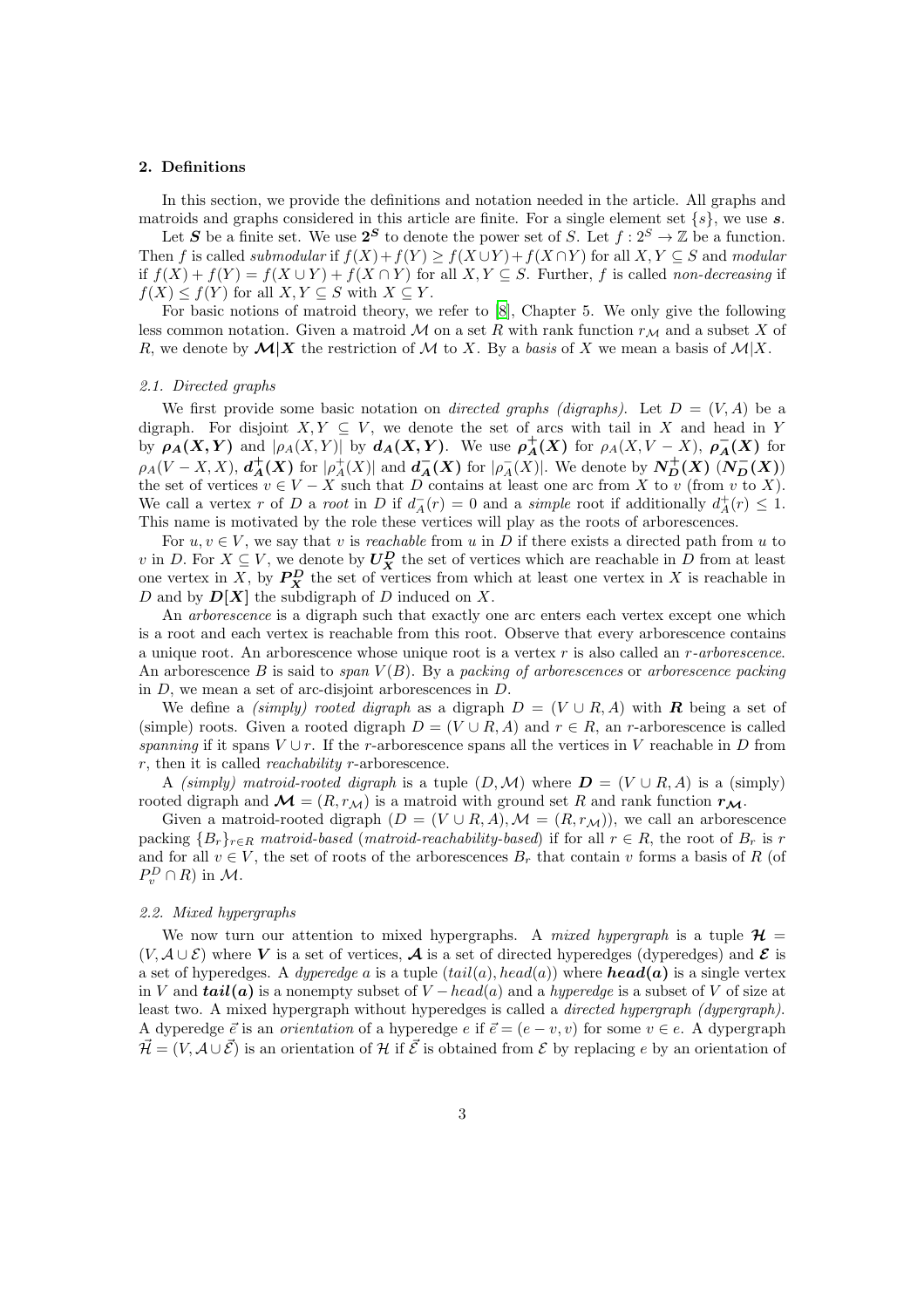e for each  $e \in \mathcal{E}$ . We say that H is a *mixed graph* if each dyperedge has a tail of size exactly one and each hyperedge has exactly two vertices.

Let  $X \subseteq V$ . We say that a dyperedge  $a \in \mathcal{A}$  *enters* X if  $head(a) \in X$  and  $tail(a) - X \neq \emptyset$  and a *leaves* X if a enters  $V - X$ . We denote by  $\rho_{\mathcal{A}}(X)$  the set of dyperedges entering X and by  $\rho^+_{\mathcal{A}}(X)$  the set of dyperedges leaving X. We use  $d^-_{\mathcal{A}}(X)$  for  $|\rho^-_{\mathcal{A}}(X)|$  and  $d^+_{\mathcal{A}}(X)$  for  $|\rho^+_{\mathcal{A}}(X)|$ . We say that a hyperedge *e enters* or *leaves* X if e intersects both X and  $V - X$  and denote by  $d_{\mathcal{E}}(X)$  the number of hyperedges entering X. We denote by  $N^+_{\mathcal{H}}(X)$  the set of heads of the dyperedges leaving X and by  $N_{\mathcal{H}}^-(X)$  the union of  $tail(a) - X$  for all dyperedges  $a \in \mathcal{A}$  entering X. We call a vertex r a root in  $\mathcal{H}$  if  $d_{\mathcal{A}}(r) = d_{\mathcal{E}}(r) = 0$  and  $tail(a) = \{r\}$  for all  $a \in \rho_{\mathcal{A}}^+(r)$  and a simple root if additionally  $d^+_{\mathcal{A}}(r) \leq 1$ . Given a subpartition  $\{V_i\}^{\ell}_1$  of V, we denote by  $e_{\mathcal{E}}(\{V_i\}^{\ell}_1)$ the number of hyperedges in  $\mathcal E$  entering some  $V_i$   $(i \in \{1, \ldots, \ell\})$ .

Making a *directed trimming* of a dyperedge a means that a is replaced by an arc uv with  $v = head(a)$  and  $u \in tail(a)$ . Making a *directed trimming* of a hyperedge e means that e is replaced by an arc uv for some distinct elements u and v in e. The mixed hypergraph  $\mathcal{H}$  is called a *mixed hyperpath* (*mixed hyperarborescence*) if all the dyperedges and all the hyperedges can be made into a directed path (an arborescence) through directed trimming. A *mixed* r*hyperarborescence* for some  $r \in V$  is a mixed hyperarborescence together with a vertex r where the arborescence after the directed trimming can be chosen to be an  $r$ -arborescence. We also say that a digraph obtained by making a directed trimming of a mixed hypergraph is a *directed trimming* of that mixed hypergraph.

For a vertex set  $X \subseteq V$ , we denote by  $U_X^{\mathcal{H}}$  the set of vertices which are reachable from at least one vertex in X by a mixed hyperpath in  $\mathcal{H}$ , by  $P_X^{\mathcal{H}}$  the set of vertices from which at least one vertex in X is reachable by a mixed hyperpath in  $\mathcal{H}$  and by  $\mathcal{H}[X]$  the mixed hypergraph on vertex set  $X$  which contains all hyperedges and dyperedges of  $H$  which are completely contained in X. A *strongly connected component* of a mixed hypergraph is a maximal set of vertices that can be pairwise reached from each other by a mixed hyperpath.

We define a *(simply) rooted mixed hypergraph* as a mixed hypergraph  $\mathcal{H} = (V \cup R, \mathcal{A} \cup \mathcal{E})$ with R being a set of (simple) roots. Given a rooted mixed hypergraph  $\mathcal{H} = (V \cup R, \mathcal{A} \cup \mathcal{E})$  and some  $r \in R$ , a mixed r-hyperarborescence is called *spanning* if it can be made into a spanning r-arborescence by a directed trimming and *reachability* if it can be made into an r-arborescence spanning all vertices in  $U_r^{\mathcal{H}}$  by a directed trimming. For some  $\mathcal{Z} \subseteq \mathcal{A} \cup \mathcal{E}$ , we denote by  $V_{\mathcal{Z}}$  all the vertices in V which are contained in at least one hyperedge or dyperedge in  $\mathcal Z$  and by  $\mathbb{R}$ z all the vertices in R which are contained in at least one dyperedge in Z. A *(simply) matroidrooted mixed hypergraph* is a tuple  $(H, \mathcal{M})$  where  $\mathcal{H} = (V \cup R, \mathcal{A} \cup \mathcal{E})$  is a (simply) rooted mixed hypergraph and  $\mathcal{M} = (R, r_{\mathcal{M}})$  is a matroid with ground set R and rank function  $r_{\mathcal{M}}$ .

Given a matroid-rooted mixed hypergraph  $(\mathcal{H} = (V \cup R, \mathcal{A} \cup \mathcal{E}), \mathcal{M} = (R, r_{\mathcal{M}}))$ , a mixed hyperarborescence packing  $\{\mathcal{B}_r\}_{r \in R}$  is called *matroid-based* if every  $\mathcal{B}_r$  can be made into an r-arborescence  $B_r$  by a directed trimming such that  ${B_r}_{r \in R}$  is a matroid-based packing of arborescences. A mixed hyperarborescence packing  $\mathcal{B} = {\mathcal{B}_r}_{r \in R}$  is called *matroid-reachabilitybased* if every  $\mathcal{B}_r$  can be made into an *r*-arborescence  $B_r$  by a directed trimming such that for all  $v \in V$ ,  $\{r \in R : v \in V(B_r)\}\$ is a basis of  $P_v^{\mathcal{H}} \cap R$  in M. We use  $\mathcal{A}(\mathcal{B})$  for the set of dyperedges contained in  $\mathcal{B}$  and  $\mathcal{E}(\mathcal{B})$  for the set of hyperedges contained in  $\mathcal{B}$ . Further, given a weight function  $w: \mathcal{A} \cup \mathcal{E} \to \mathbb{R}$ , we abbreviate  $\sum_{a \in \mathcal{A}(\mathcal{B})} w(a) + \sum_{e \in \mathcal{E}(\mathcal{B})} w(e)$  to  $w(\mathcal{B})$ .

For a hyperedge  $e \in \mathcal{E}$ , its corresponding *bundle*  $\mathcal{A}_e$  is the set of all possible orientations of e, i.e.  $\mathcal{A}_e = \{(e-v, v) : v \in e\}$ . The *directed extension*  $\mathcal{D}_{\mathcal{H}} = (V \cup R, \mathcal{A} \cup \mathcal{A}_{\mathcal{E}})$  of H is obtained by replacing every  $e \in \mathcal{E}$  by its corresponding bundle. Note that  $\mathcal{A}_{\mathcal{E}} = \bigcup_{e \in \mathcal{E}} \mathcal{A}_e$ . We say that a packing of hyperarborescences in  $\mathcal{D}_{\mathcal{H}}$  is *feasible* if it contains at most one dyperedge of the bundle  $A_e$  for all  $e \in \mathcal{E}$ .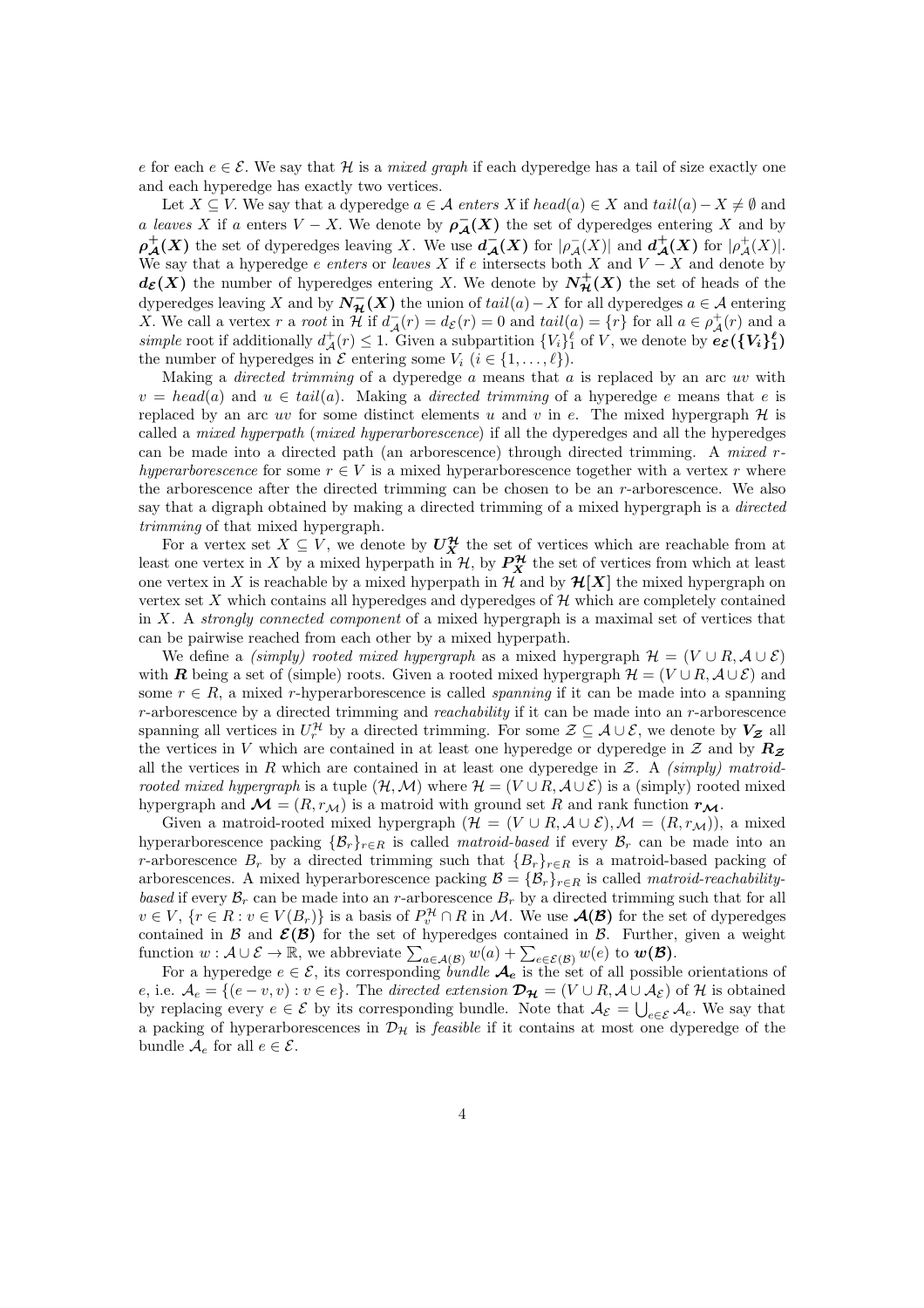#### *2.3. Bisets*

Finally, we introduce some notation on bisets. Given a ground set V, a *biset*  $X = (X_O, X_I)$ consists of an *outer set*  $X_O \subseteq V$  and an *inner set*  $X_I \subseteq X_O$ . We denote  $X_O - X_I$ , the *wall* of X, by  $X_W$ . For a subset C of V, a collection of bisets  $\{X^i\}_{i=1}^{\ell}$  is called a *biset subpartition* of C if  $\{X^i_l\}^{\ell}$  is a subpartition of C into nonempty sets and  $X^i_W \subseteq V - C$  for  $i = 1, \ldots, \ell$ . In a dypergraph  $\mathcal{D} = (V, \mathcal{A})$ , a dyperedge  $a \in \mathcal{A}$  *enters* the biset X if  $tail(a) - X_O \neq \emptyset$  and  $head(a) \in X_I$ . We use  $\rho_{\mathcal{A}}^-(\mathsf{X})$  for the set of dyperedges in A entering X and  $d_{\mathcal{A}}^-(\mathsf{X})$  for  $|\rho_{\mathcal{A}}^-(\mathsf{X})|$ .

# <span id="page-4-0"></span>3. Results

This section introduces all the results considered and shows how our contributions relate to the previous results.

### *3.1. Reachability in digraphs*

The starting point of all studies on packing arborescences is the following theorem of Edmonds [\[4](#page-18-0)] on packing spanning arborescences mentioned in a simpler form in the introduction.

<span id="page-4-1"></span>**Theorem 1.**  $(|4|)$  Let  $D = (V \cup R, A)$  be a simply rooted digraph. Then there exists a packing  ${B_r}_{r \in R}$  *of spanning r-arborescences in* D *if and only if for all*  $X \subseteq V \cup R$  *with*  $X \cap V \neq \emptyset$ ,

<span id="page-4-2"></span>
$$
d_A^-(X) \ge |R - X|.\tag{1}
$$

Theorem [1](#page-4-1) has already been extended in [\[4\]](#page-18-0) by omitting the simplicity condition.

<span id="page-4-3"></span>**Theorem 2.** (/4) Let  $D = (V \cup R, A)$  be a rooted digraph. Then there exists a packing  ${B_r}_{r \in R}$ *of spanning* r-arborescences in D if and only if [\(1\)](#page-4-2) holds for all  $X \subseteq V \cup R$  with  $X \cap V \neq \emptyset$ .

A simple proof of Theorem [1](#page-4-1) due to Lovász and a slightly more involved similar proof of Theorem [2](#page-4-3) due to Frank can be found in [\[8](#page-18-9)]. Nevertheless, no way to conclude Theorem [2](#page-4-3) from Theorem [1](#page-4-1) is known.

We now turn our attention to packing reachability arborescences. The following generalization of Theorem [2](#page-4-3) is equivalent to the fundamental result of Kamiyama, Katoh and Takizawa [\[17\]](#page-18-1). In [\[17](#page-18-1)], the simply rooted version is presented, however the rooted version can be easily reduced to the simply rooted version. Indeed, by adding for every root r, a new vertex  $r'$  and an arc  $r'r$ , we obtain a simply rooted instance of the problem which is equivalent to the original one.

<span id="page-4-4"></span>**Theorem 3.** *(* $[17$ *),*  $[8]$ *)* Let  $D = (V \cup R, A)$  be a rooted digraph. Then there exists a packing  ${B_r}_{r \in R}$  *of reachability r-arborescences in* D *if and only if for all*  $X \subseteq V \cup R$  *with*  $X \cap V \neq \emptyset$ ,

<span id="page-4-5"></span>
$$
d_A^-(X) \ge |P_X^D \cap R| - |X \cap R|.\tag{2}
$$

Our first contribution is to show that surprisingly Theorem [2](#page-4-3) implies Theorem [3.](#page-4-4) The very simple inductive proof can be found in Section [4.](#page-7-0)

#### *3.2. Reachability in matroid-rooted digraphs*

We now present generalizations of the concepts above, namely matroid-based packings and matroid-reachability-based packings.

The first result on matroid-based packings of arborescences is due to Durand de Gevigney, Nguyen and Szigeti [\[2\]](#page-17-0). It is equivalent to the following theorem (see [\[25\]](#page-19-1)).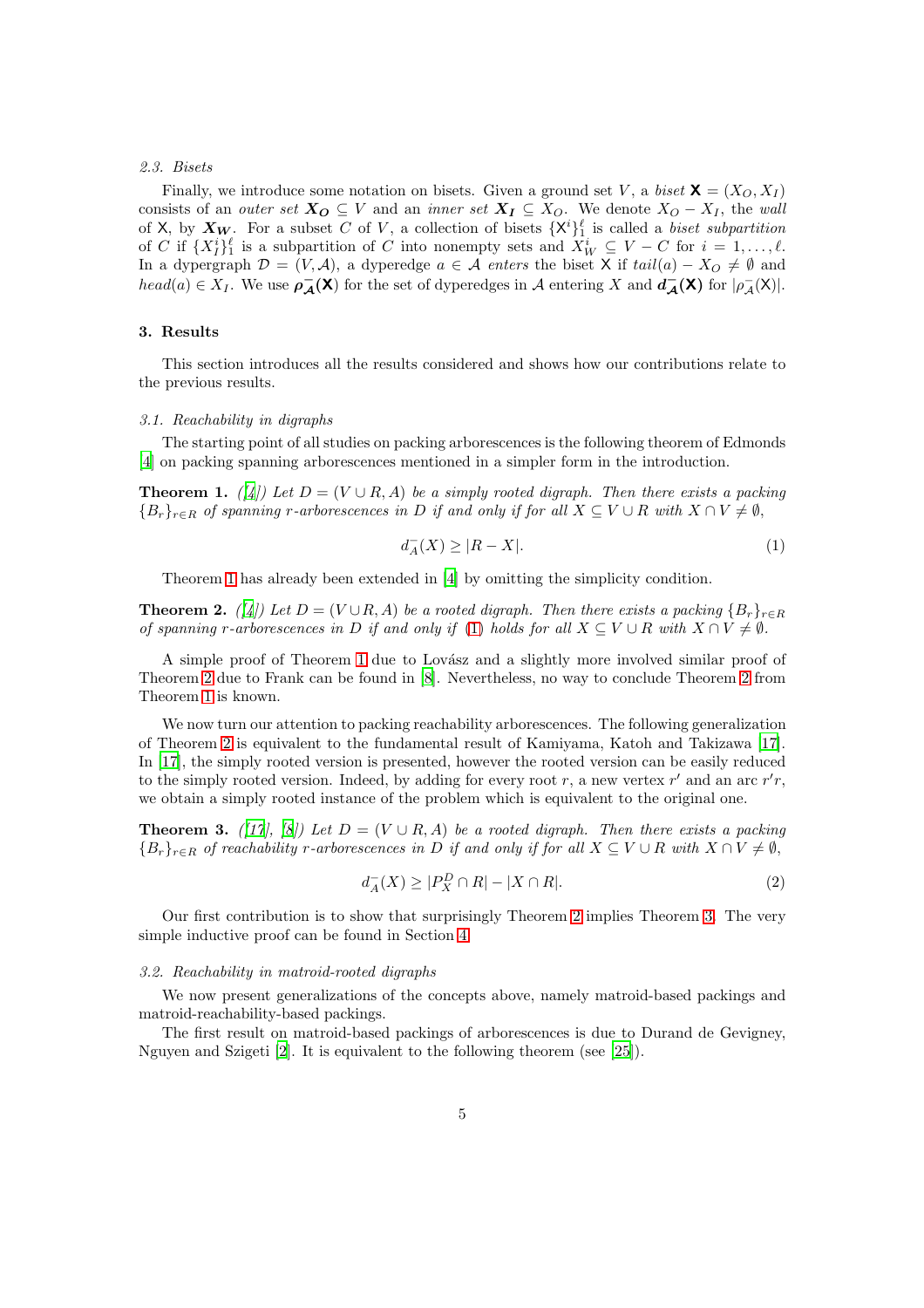<span id="page-5-0"></span>**Theorem 4.** *([\[2](#page-17-0)])* Let  $(D = (V \cup R, A), \mathcal{M} = (R, r_{\mathcal{M}})$  be a simply matroid-rooted digraph. Then *there exists a matroid-based packing of arborescences in*  $(D, \mathcal{M})$  *if and only if for all*  $X \subseteq V \cup R$  $with X \cap V \neq \emptyset \text{ and } X \cap R = N_D^-(X \cap V) \cap R$ ,

<span id="page-5-1"></span>
$$
d_A^-(X) \ge r_{\mathcal{M}}(R) - r_{\mathcal{M}}(X \cap R). \tag{3}
$$

We mention that the simplicity condition in Theorem [4](#page-5-0) can be omitted. This result might also be interesting for itself. It plays the same role for matroid-based packings as Theorem [2](#page-4-3) played for spanning arborescence packings. While it is not known whether Theorem [1](#page-4-1) implies Theorem [2,](#page-4-3) the stronger matroid setting allows to directly derive the following theorem from Theorem [4.](#page-5-0)

<span id="page-5-2"></span>**Theorem 5.** Let  $(D = (V \cup R, A), \mathcal{M} = (R, r_{\mathcal{M}}))$  be a matroid-rooted digraph. Then there exists *a* matroid-based packing of arborescences in  $(D, \mathcal{M})$  if and only if [\(3\)](#page-5-1) holds for all  $X \subseteq V \cup R$ *with*  $X \cap V \neq \emptyset$  *and*  $X \cap R = N_D^-(X \cap V) \cap R$ *.* 

It is easy to see that Theorem [5](#page-5-2) follows from Theorem [4.](#page-5-0) Indeed, we may define a simply matroid-rooted digraph  $(D',\mathcal{M}')$  obtained from  $(D,\mathcal{M})$  by replacing every root  $r \in R$  by a set  $Q_r$  of  $|N_D^+(r)|$  simple roots in the digraph such that  $N_{D'}^+(Q_r) = N_D^+(r)$  and by  $|Q_r|$  parallel copies of r in the matroid. Since  $(D, \mathcal{M})$  satisfies [\(3\)](#page-5-1), so does  $(D', \mathcal{M}')$ . By Theorem [4,](#page-5-0) there exists a matroid-based packing of arborescences in  $(D', \mathcal{M}')$ , from which we obtain, by identifying all vertices of  $Q_r$  into r for all  $r \in R$ , a matroid-based packing of arborescences in  $(D, \mathcal{M})$ .

A reachability extension of Theorem [4](#page-5-0) was obtained by Király  $[20]$ . We deduce the following slightly stronger version of it from Theorem [5](#page-5-2) in Section [4.](#page-7-0)

<span id="page-5-4"></span>**Theorem 6.** Let  $(D = (V \cup R, A), \mathcal{M} = (R, r_{\mathcal{M}}))$  be a matroid-rooted digraph. Then there exists *a matroid-reachability-based packing of arborescences in*  $(D, \mathcal{M})$  *if and only if for all*  $X \subseteq V \cup R$  $with X \cap V \neq \emptyset and X \cap R = N_D^-(X \cap V) \cap R$ ,

<span id="page-5-5"></span>
$$
d_A^-(X) \ge r_{\mathcal{M}}(P_X^D \cap R) - r_{\mathcal{M}}(X \cap R). \tag{4}
$$

# *3.3. Generalizations to mixed hypergraphs*

This part deals with another way of generalizing Theorem [1:](#page-4-1) rather than changing the requirements on the packing, one can consider changing the basic objects of consideration from digraphs to more general objects. One such generalization was dealt with by Frank, Király and Király [\[10](#page-18-10)]. They considered dypergraphs instead of digraphs and they generalized Theorem [1](#page-4-1) to dypergraphs. A result where the concepts of reachability and dypergraphs were combined was obtained by Bérczi and Frank in [\[1\]](#page-17-1). Yet another class Theorem [1](#page-4-1) can be generalized to was considered by Frank in [\[9\]](#page-18-11): mixed graphs. He gave a characterization of mixed graphs admitting a mixed spanning arborescence packing.

A natural question now is whether several of the aforementioned generalizations can be combined into a single one. In [\[7](#page-18-3)], the authors surveyed all possible combinations of these generalizations and gave an overview of all existing results. A significant amount of cases was covered by Fortier et al [\[7\]](#page-18-3). They first prove a characterization combining the concepts of dypergraphs, matroids and reachability. They further prove a theorem that combines the concepts of matroids, hypergraphs and mixed graphs. This result can be stated as follows in our framework. We use it in Section [4](#page-7-0) for one of the reductions.

<span id="page-5-3"></span>**Theorem 7.** *([\[7](#page-18-3)])* Let  $(\mathcal{H} = (V \cup R, \mathcal{A} \cup \mathcal{E}), \mathcal{M} = (R, r_{\mathcal{M}}))$  be a simply matroid-rooted mixed *hypergraph. Then there exists a matroid-based packing of mixed hyperarborescences in* (H,M) *if*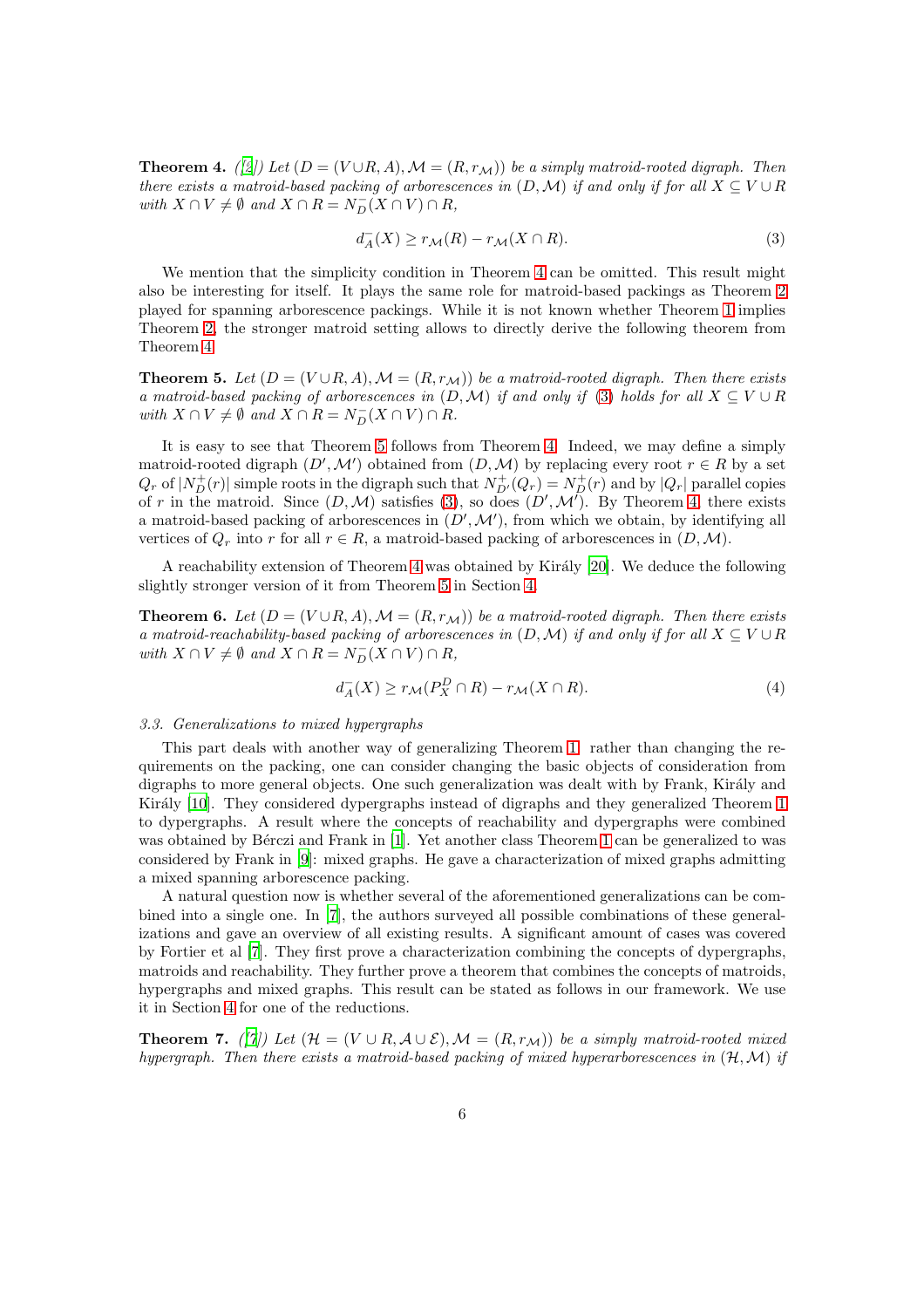and only if for every biset subpartition  ${X^i}_1$  of V with  $X^i_W = N_\mathcal{H}^-(X^i_I) \cap R$  for  $i = 1, \ldots, \ell$ ,

<span id="page-6-2"></span>
$$
e_{\mathcal{E}}(\lbrace X_{I}^{i}\rbrace_{1}^{\ell}) + \sum_{i=1}^{\ell} d_{\mathcal{A}}^{-}(\mathsf{X}^{i}) \geq \sum_{i=1}^{\ell} (r_{\mathcal{M}}(R) - r_{\mathcal{M}}(X_{W}^{i})).
$$
\n
$$
(5)
$$

# *3.4. Reachability in mixed graphs*

Theorem [7](#page-5-3) had a lot of corollaries generalizing Theorem [1,](#page-4-1) however, the cases of combinations including both reachability and mixed graphs remained open. They seemed hard to deal with as all natural generalizations failed. Indeed, it turned out that the remaining cases required a deeper concept, namely the use of bisets. While the use of bisets in our statement of Theorem [7](#page-5-3) is only for convenience, it is essential in the following theorems.

The following theorem is equivalent to the result of Matsuoka and Tanigawa [\[23\]](#page-19-0) on reachability mixed arborescence packing, as it was shown in [\[13\]](#page-18-4).

<span id="page-6-0"></span>**Theorem 8.** *([\[23](#page-19-0)])* Let  $H = (V \cup R, A \cup E)$  be a rooted mixed graph. Then there exists a packing *of reachability mixed* r*-arborescences* {Br}r∈<sup>R</sup> *in* H *if and only if for every biset subpartition*  ${X<sup>i</sup>}<sub>1</sub><sup>l</sup>$  *of a strongly connected component C of*  $H - R$  *such that*  $X<sup>i</sup><sub>W</sub> = P<sup>H</sup><sub>X<sup>i</sup><sub>W</sub></sub>$  *for all*  $i = 1, ..., \ell$ ,

$$
e_E(\lbrace X_I^i \rbrace_1^{\ell}) + \sum_{i=1}^{\ell} d_A^-(X^i) \ge \sum_{i=1}^{\ell} (|P_C^H \cap R| - |X_W^i \cap R|).
$$

In [\[23\]](#page-19-0), Matsuoka and Tanigawa suggest a possible generalization of Theorem [8](#page-6-0) to the matroidal case. Such a generalization was proven by Gao and Yang [\[13\]](#page-18-4) using a slightly different method than the one suggested in [\[23\]](#page-19-0). They proved the following result.

<span id="page-6-1"></span>**Theorem 9.** *([\[13](#page-18-4)])* Let  $(H = (V \cup R, A \cup E), \mathcal{M} = (R, r_{\mathcal{M}}))$  be a matroid-rooted mixed graph. *Then there exists a matroid-reachability-based packing of mixed arborescences in* (H,M) *if and only if for every biset subpartition*  ${X^i}_1$  *of a strongly connected component* C *of*  $H - R$  *such that*  $X_W^i = P_{X_W^i}^H$  *for all*  $i = 1, \ldots, \ell$ ,

$$
e_E(\{X_I^i\}_1^{\ell}) + \sum_{i=1}^{\ell} d_A^-(X^i) \ge \sum_{i=1}^{\ell} (r_{\mathcal{M}}(P_C^H \cap R) - r_{\mathcal{M}}(X_W^i \cap R)).
$$

*3.5. New results*

The remaining open problems were the generalizations of Theorems [8](#page-6-0) and [9](#page-6-1) to mixed hypergraphs. Proving such generalizations is another contribution of this article. While such a result can be obtained by the proof technique used by Gao and Yang [\[13\]](#page-18-4) for Theorem [9,](#page-6-1) we follow a different approach: we derive such a characterization from Theorem [7.](#page-5-3) Again, we first show that the simplicity condition in Theorem [7](#page-5-3) can be omitted.

<span id="page-6-3"></span>**Theorem 10.** Let  $(\mathcal{H} = (V \cup R, \mathcal{A} \cup \mathcal{E}), \mathcal{M} = (R, r_{\mathcal{M}}))$  be a matroid-rooted mixed hypergraph. *Then there exists a matroid-based packing of mixed hyperarborescences in* (H,M) *if and only if* [\(5\)](#page-6-2) *holds for every biset subpartition*  ${X^i}_{1}$  of V with  $X^i_W = N_\mathcal{H}(X^i) \cap R$  for  $i = 1, \ldots, \ell$ .

Theorem [10](#page-6-3) allows us to derive the following new theorem. Observe that this is a common generalization of all the theorems mentioned before in this article. It includes all the theorems surveyed in [\[7\]](#page-18-3).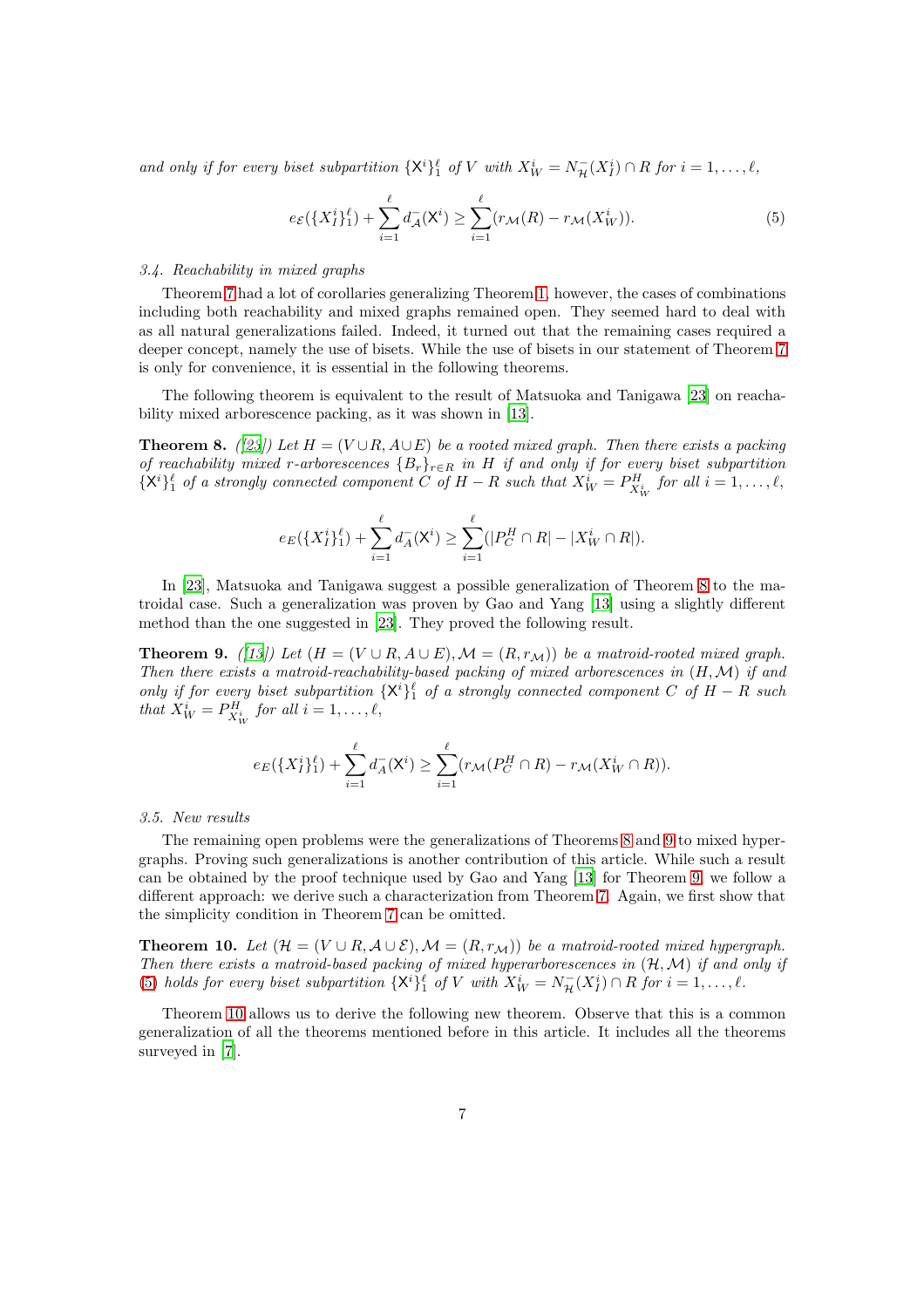<span id="page-7-1"></span>**Theorem 11.** Let  $(\mathcal{H} = (V \cup R, \mathcal{A} \cup \mathcal{E}), \mathcal{M} = (R, r_{\mathcal{M}}))$  be a matroid-rooted mixed hypergraph. *Then there exists a matroid-reachability-based packing of mixed hyperarborescences in* (H,M) *if* and only if for every biset subpartition  ${X^i}_{1}^{\ell}$  of a strongly connected component  $C$  of  $H-R$  such *that*  $X_W^i = P_{X_W^i}^{\mathcal{H}}$  *for all*  $i = 1, \ldots, \ell$ ,

<span id="page-7-3"></span>
$$
e_{\mathcal{E}}(\lbrace X_{I}^{i}\rbrace_{1}^{\ell}) + \sum_{i=1}^{\ell} d_{\mathcal{A}}^{-}(\mathsf{X}^{i}) \geq \sum_{i=1}^{\ell} (r_{\mathcal{M}}(P_{C}^{\mathcal{H}} \cap R) - r_{\mathcal{M}}(X_{W}^{i} \cap R)).
$$
\n
$$
(6)
$$

We obtain the only remaining case, a generalization of Theorem [8](#page-6-0) to mixed hypergraphs as a corollary by applying Theorem [11](#page-7-1) to the free matroid.

**Corollary 1.** Let  $\mathcal{H} = (V \cup R, \mathcal{A} \cup \mathcal{E})$  be a rooted mixed hypergraph. Then there exists a packing *of reachability mixed* r*-hyperarborescences* {Br}r∈<sup>R</sup> *in* H *if and only if for every biset subpartition*  $\{X^i\}_1^{\ell}$  of a strongly connected component  $\hat{C}$  of  $\mathcal{H} - R$  such that  $X^i_W = P^{\mathcal{H}}_{X^i_W}$  for all  $i = 1, \ldots, \ell$ ,

$$
e_{\mathcal{E}}(\lbrace X_{I}^{i}\rbrace_{1}^{\ell})+\sum_{i=1}^{\ell}d_{\mathcal{A}}^{-}(\mathsf{X}^{i})\geq \sum_{i=1}^{\ell}(|P_{C}^{\mathcal{H}}\cap R|-|X_{W}^{i}\cap R|).
$$

### <span id="page-7-0"></span>4. Reductions

<span id="page-7-4"></span>This section contains the proofs of the old and new theorems that we mentioned before. All the proofs work by reductions from the spanning versions to the reachability versions.

## *4.1. Proof of Theorem [3](#page-4-4)*

The proof uses Theorem [2](#page-4-3) and is self-contained otherwise.

*Proof.* (of **Theorem [3](#page-4-4)**) Necessity is evident. For sufficiency, let  $D = (V \cup R, A)$  be a minimum counterexample with respect to |V|. Obviously,  $V \neq \emptyset$ . Let  $C \subseteq V$  be the vertex set of a strongly connected component of D that has no arc leaving. Since each  $r \in R$  is a root, C exists. Note that each vertex of C is reachable in D from the same set  $\mathbb{R}_2$  of roots in R since  $D[C]$  is strongly connected. We can hence divide the problem into two subproblems, a smaller one on reachability arborescence packing and one on spanning arborescence packing.

Let the rooted digraph  $D_1$  be equal to  $D - C$ . Since no arc leaves C in D and D satisfies [\(2\)](#page-4-5), so does  $D_1$ . Hence, by the minimality of  $D, D_1$  has a reachability arborescence packing  $\{B_r^1\}_{r \in R}$ .

We now create a second rooted digraph  $D_2 = (V_2 \cup R_2, A_2)$ . Let  $V_2 = C \cup T$  where  $T = \{t_{uv}:$  $uv \in \rho_A^-(C)$  is a set of new vertices. Let  $A_2$  contain  $A(D[C])$ ,  $\{rt_{uv}: r \in R_2, u \in U_r^D, t_{uv} \in T\}$ and for all  $t_{uv} \in T$ , one arc from  $t_{uv}$  to v and  $|R_2|$  arcs from v to  $t_{uv}$ .

# <span id="page-7-2"></span>Lemma 1.  $D_2$  *satisfies* [\(1\)](#page-4-2).

*Proof.* Let  $X \subseteq V_2 \cup R_2$  with  $X \cap V_2 \neq \emptyset$ . We must show that  $d_{A_2}^-(X) \geq |R_2 - X|$ . If  $X \cap C = \emptyset$ , then, by  $X \cap V_2 \neq \emptyset$ , there exists some  $t_{uv} \in X \cap T$ . It follows that  $d_{A_2}^-(X) \geq d_{A_2}(v, t_{uv}) =$  $|R_2| \geq |R_2 - X|$ . If  $X \cap C \neq \emptyset$ , then, since  $D[C]$  is strongly connected,  $R_2 = P_C^D \cap R = P_{X \cap C}^D \cap R$ . Let  $\boldsymbol{Y} = (V \cup R) - U_{R_2-X}^D$ ,  $\boldsymbol{Z} = (X \cap C) \cup Y$  and  $\boldsymbol{uv} \in \rho_A^-(Z)$ . Since  $u \notin Y$ , we get  $u \in U_{R_2-X}^D$ , so  $u \in U^D_{\overline{r}}$  for some  $\overline{r} \in R_2 - X$ . Since  $\rho^-_A(Y) = \emptyset$ , we have  $v \in X \cap C$ . If  $u \in C$ , then  $u \in C - Z \subseteq C - X$ , so  $uv \in \rho_{A_2}^-(X)$ . Otherwise,  $t_{uv} \in T$ , so  $\bar{r}t_{uv}, t_{uv}v \in A_2$ . Since  $v \in X$ and  $\bar{r} \notin X$ ,  $\bar{r}t_{uv}$  or  $t_{uv}v \in \rho_{A_2}^{-1}(X)$ . Note that for distinct arcs in A entering Z distinct arcs in  $A_2$  entering X have been found above. Thus, by  $(2)$ ,  $d_{A_2}^-(X) \geq d_A^-(Z) \geq |P_Z^D \cap R| - |Z \cap R| =$  $|(P_{X\cap C}^D \cup P_Y^D) \cap R| - |((X \cap C) \cup Y) \cap R| = |R| - |R - (R_2 - X)| = |R_2 - X|.$  $\Box$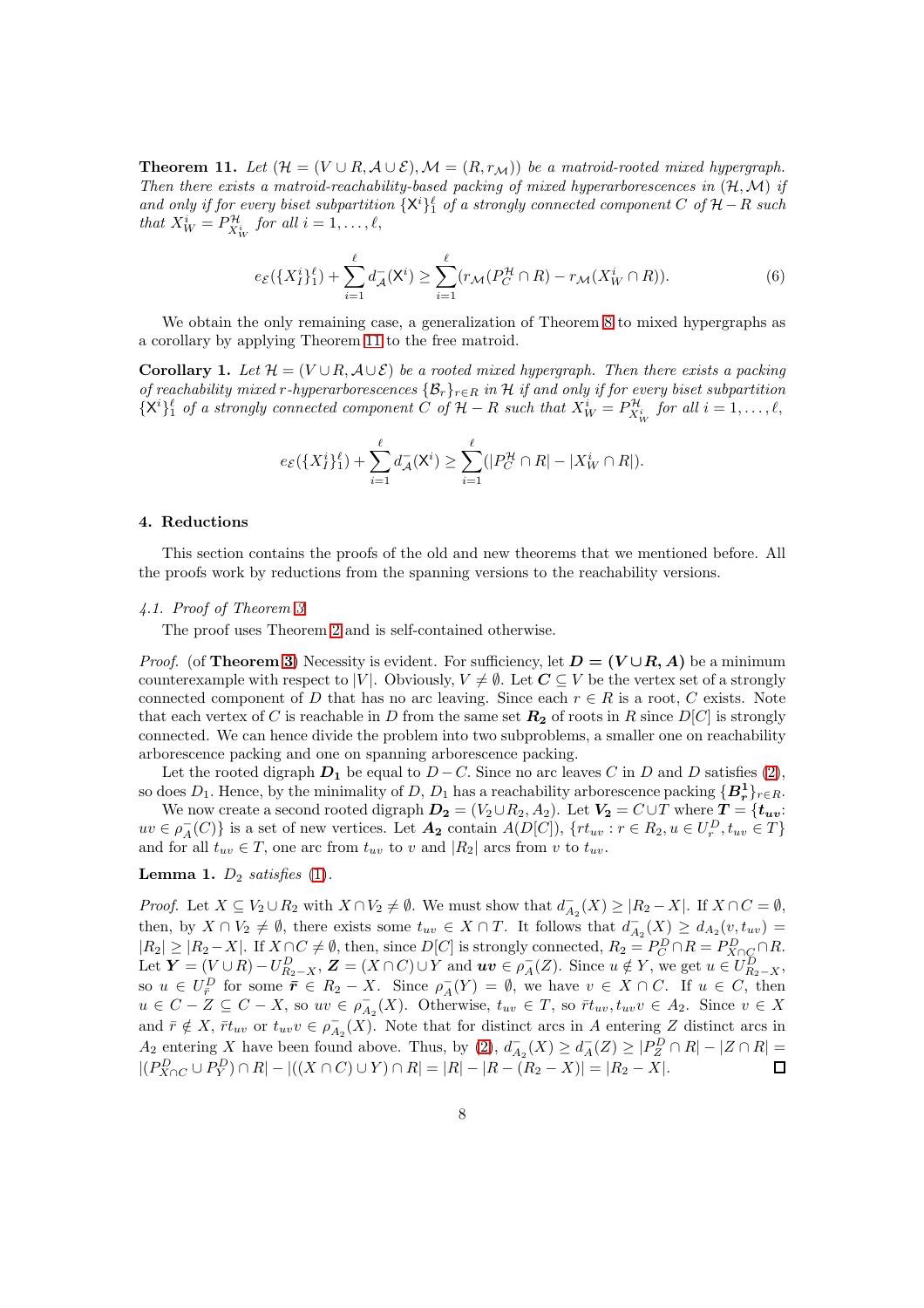By Lemma [1](#page-7-2) and Theorem [2,](#page-4-3)  $D_2$  has a spanning arborescence packing  $\{B_r^2\}_{r \in R_2}$ .

With the help of the packings  ${B_r^1}_{r \in R}$  in  $D_1$  and  ${B_r^2}_{r \in R_2}$  in  $D_2$ , we construct a reachability arborescence packing in D yielding a contradiction. For all  $r \in R - R_2$ , let  $B_r = B_r^1$  and for all  $r \in R_2$ , let  $B_r$  be obtained from the union of  $B_r^1$  and  $B_r^2 - (R_2 \cup T)$  by adding the arc uv for all  $t_{uv}v \in A(B_r^2)$ . It is easy to see that  ${B_r}_{r \in R}$  is a reachability arborescence packing in D which yields a contradiction. П

# *4.2. Proof of Theorem [6](#page-5-4)*

In this section, we show how to derive Theorem [6](#page-5-4) from Theorem [5.](#page-5-2) The role of Theorem [5](#page-5-2) in the proof is similar to the role of Theorem [2](#page-4-3) in the proof of Theorem [3.](#page-4-4) While the proof contains similar ideas to the ones in the proof of Theorem [3,](#page-4-4) it is somewhat more technical.

*Proof.* (of **Theorem [6](#page-5-4)**) Necessity is evident. For sufficiency, let  $(D = (V \cup R, A), \mathcal{M} =$  $(R, r_{\mathcal{M}})$  be a minimum counterexample with respect to |V|. Obviously  $V \neq \emptyset$ . Let  $C \subseteq V$  be the vertex set of a strongly connected component of D that has no arc leaving. Since each  $r \in R$ is a root, C exists.

Let  $D_1 = (V_1 \cup R, A_1) = D - C$ . Note that  $(D_1, \mathcal{M})$  is a matroid-rooted digraph. By  $d_A^+(C) = 0$ , we have  $d_{A_1}^-(X) = d_A^-(X)$  and  $P_X^{D_1} = P_X^D$  for all  $X \subseteq V_1 \cup R$ . Then, since  $(D, \mathcal{M})$ satisfies [\(4\)](#page-5-5), so does  $(D_1, \mathcal{M})$ . Hence, by the minimality of  $D$ ,  $(D_1, \mathcal{M})$  has a matroid-reachabilitybased packing of arborescences  $\{B_r^1\}_{r \in R}$ .

We now define a matroid-rooted digraph  $(D_2, \mathcal{M}_2)$  which depends on the arborescences  ${B_r^1}_{r \in R}$ . Let  $\mathbf{R_2} = P_C^D \cap R$ ,  $\mathcal{M}_2 = \mathcal{M}|R_2$  and  $\mathbf{D}_2 = (V_2 \cup R_2, A_2)$  where  $V_2 = C \cup T$  for a set  $T = \{t_{uv} : uv \in \rho_A^-(C)\}\$ of new vertices and  $A_2$  contains  $A(D[C])$ ,  $\{rt_{uv} : r \in R_2, u \in$  $V(B_r^1), t_{uv} \in T$  and for every  $t_{uv} \in T$ , one arc from  $t_{uv}$  to v and  $r_{\mathcal{M}_2}(R_2)$  arcs from v to  $t_{uv}$ .

<span id="page-8-3"></span>**Lemma 2.**  $(D_2, \mathcal{M}_2)$  *satisfies* [\(3\)](#page-5-1).

*Proof.* Let  $X \subseteq V_2 \cup R_2$  with  $X \cap V_2 \neq \emptyset$  and  $X \cap R_2 = N_{D_2}^-(X \cap V_2) \cap R_2$ .

If  $X \cap C = \emptyset$ , then, by  $X \cap V_2 \neq \emptyset$ , there exists some  $t_{uv} \in X \cap T$ . It follows that  $d_{A_2}^-(X) \geq d_{A_2}(v,t_{uv}) = r_{\mathcal{M}_2}(R_2) \geq r_{\mathcal{M}_2}(R_2) - r_{\mathcal{M}_2}(X \cap R_2)$ , so [\(3\)](#page-5-1) holds for X in  $(D_2,\mathcal{M}_2)$ .

If  $X \cap C \neq \emptyset$ , then, since  $D[C]$  is strongly connected, we have  $R_2 = P_C^D \cap R = P_{X \cap C}^D \cap R$ . Let  $\mathbf{R'} = span_{\mathcal{M}}(X \cap R_2), \mathbf{Y} = (V \cup R) - U_{R-R'}^D$  and  $\mathbf{Z} = (X \cap C) \cup Y$ . Then we have

<span id="page-8-2"></span>
$$
r_{\mathcal{M}}(P_Z^D \cap R) = r_{\mathcal{M}}(R_2 \cup R') = r_{\mathcal{M}}(R_2) = r_{\mathcal{M}_2}(R_2),\tag{7}
$$

$$
r_{\mathcal{M}}(Z \cap R) = r_{\mathcal{M}}(R') = r_{\mathcal{M}}(X \cap R_2) = r_{\mathcal{M}_2}(X \cap R_2). \tag{8}
$$

<span id="page-8-0"></span>Claim 1.  $d_{A_2}^{-}(X) \geq d_A^{-}(Z)$ .

*Proof.* Let  $uv \in \rho_A^-(Z)$ . Since  $u \notin Y$ , we get  $u \in U_{R-R'}^D$ , so  $u \in U_{\overline{r}}^D$  for some  $\overline{r} \in R-R'$ . Since  $\rho_A^-(Y) = \emptyset$ , we have  $v \in X \cap C$ . If  $u \in C$ , then  $u \in C - Z \subseteq C - X$ , so  $uv \in \rho_{A_2}^-(X)$ . Otherwise, uv enters C in D, so  $t_{uv} \in T$ . If  $t_{uv} \in X$ , then, since  $\{r \in R : u \in V(B_r^1)\}$  is a basis of  $P_u^D \cap R$  in M, we have  $\bar{r} \notin R' = span_{\mathcal{M}}(X \cap R_2) = span_{\mathcal{M}}(N_{D_2}^-(X \cap V_2) \cap R_2) \supseteq span_{\mathcal{M}}(N_{D_2}^-(t_{uv}) \cap R_2) =$  $span_{\mathcal{M}}(\lbrace r \in R_2 : u \in V(B_r^1) \rbrace) = span_{\mathcal{M}}(\lbrace r \in R : u \in V(B_r^1) \rbrace) \supseteq P_u^D \cap R \supseteq \lbrace \bar{r} \rbrace$ , a contradiction. Thus  $t_{uv} \notin X$  and so  $t_{uv}v \in \rho_{A_2}^{-1}(X)$ . Note that for distinct arcs in A entering Z distinct arcs in  $A_2$  entering X have been found above, so the claim follows.  $\Box$ 

<span id="page-8-1"></span>Claim 2. *The set* Z *satisfies* [\(4\)](#page-5-5)*.*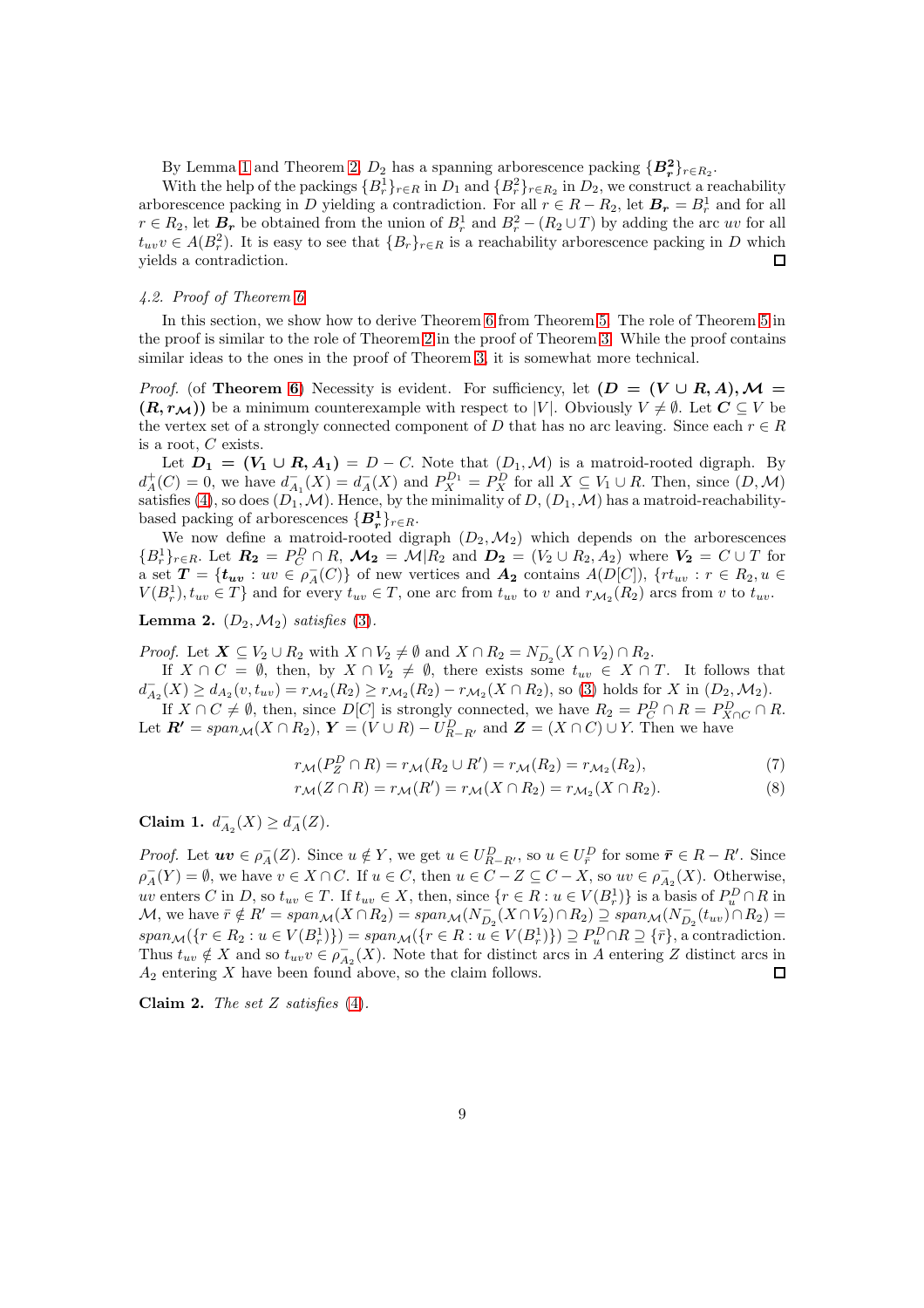*Proof.* Observe that the claim does not directly follow from the assumption as Z does not necessarily satisfy the condition  $Z \cap R = N_D^{-}(Z \cap V) \cap R$ . We now define  $Z' = (Z \cap V) \cup$  $(N_D^-(Z \cap V) \cap R)$ . Then  $(Z - Z') \cup (Z' - Z) \subseteq R$ . Note that  $Z' \cap R = N_D^-(Z' \cap V) \cap R$ , hence  $Z'$ satisfies [\(4\)](#page-5-5) by assumption. Next observe that no arc exists from  $Z - Z^T$  to  $Z \cap V$  and for every  $r \in Z' \cap R$ , at least one arc exists from r to  $Z \cap V$ . This yields  $d_A^-(Z) \geq d_A^-(Z') + |Z' - Z|$ . Finally, we obtain  $(P_Z^D \cap R) - (Z - Z') = P_{Z \cap V}^D \cap R \subseteq P_{Z'}^D \cap R$ ,  $((P_Z^D \cap R) - (Z - Z')) \cup (Z \cap R) = P_Z^D \cap R$ and  $((P_Z^D \cap R) - (Z - Z') \cap (Z \cap R) = Z \cap Z' \cap R$ . Hence, since  $r_{\mathcal{M}}$  is subcardinal, non-decreasing and submodular, we obtain

$$
d_A^-(Z) \ge d_A^-(Z') + |Z' - Z|
$$
  
\n
$$
\ge r_M(P_{Z'}^D \cap R) - r_M(Z' \cap R) + r_M(Z' - Z)
$$
  
\n
$$
\ge r_M((P_Z^D \cap R) - (Z - Z')) - r_M(Z \cap Z' \cap R)
$$
  
\n
$$
\ge r_M(P_Z^D \cap R) - r_M(Z \cap R),
$$

and the claim follows.

By Claims [1](#page-8-0) and [2,](#page-8-1) [\(7\)](#page-8-2) and [\(8\)](#page-8-2), we obtain  $d_{A_2}^-(X) \geq d_A^-(Z) \geq r_{\mathcal{M}}(P_Z^D \cap R) - r_{\mathcal{M}}(Z \cap R) =$  $r_{\mathcal{M}_2}(R_2) - r_{\mathcal{M}_2}(X \cap R_2)$ , so [\(3\)](#page-5-1) holds for X in  $(D_2, \mathcal{M}_2)$ . This completes the proof of Lemma [2.](#page-8-3) П

By Lemma [2](#page-8-3) and Theorem [5,](#page-5-2)  $(D_2, \mathcal{M}_2)$  has a matroid-based packing of arborescences  $\{B_r^2\}_{r\in R_2}$ . We finally give a construction of a packing of the desired form in  $(D, \mathcal{M})$  using the packings  ${B_r^1}_{r \in R}$  and  ${B_r^2}_{r \in R_2}$ , which yields a contradiction.

# <span id="page-9-0"></span>Lemma 3. (D,M) *has a matroid-reachability-based packing of arborescences.*

*Proof.* For all  $r \in R - R_2$ , let  $B_r = B_r^1$  and for all  $r \in R_2$ , let  $B_r$  be obtained from the union of  $B_r^1$  and  $B_r^2 - (R_2 \cup T)$  by adding the arc uv for all  $t_{uv}v \in A(B_r^2)$ .

We first show that  $\{B_r\}_{r \in R}$  is a packing of r-arborescences. Since  $\{B_r^1\}_{r \in R}$  and  $\{B_r^2\}_{r \in R_2}$  are packings, so is  $\{B_r\}_{r \in R}$ . For  $r \in R - R_2$ ,  $B_r = B_r^1$  is an *r*-arborescence. Now let  $r \in R_2$  and  $v$  $\mathcal{L} \in V(B_r) - r$ . If  $v \notin C$ , then  $v \in U_r^{B_r^1} \subseteq U_r^{B_r}$  and  $d_{A(B_r)}^-(v) = d_{A(B_r^1)}^-(v) = 1$ . Otherwise,  $v \in U_r^{B_r^2}$ and  $d_{A(B_r^2)}^-(v) = 1$  and when  $t_{uv}v \in A(B_r^2)$  is replaced by  $uv \in A(B_r)$  then  $u \in V(B_r^1)$ . Hence we have  $v \in U_r^{B_r}$  and  $d_{A(B_r)}^-(v) = 1$ . Since r is a root, it follows that  $B_r$  is an r-arborescence.  $A(B_r)$ 

Finally, we show that the packing  ${B_r}_{r \in R}$  is matroid-reachability-based. For  $v \in V - C$ , we have  $\{r \in R : v \in V(B_r)\} = \{r \in R : v \in V(B_r^1)\}\$  which is a basis of  $P_v^{D_1} \cap R = P_v^D \cap R$  in M by  $d^+_A(C) = 0$ . For  $v \in C$ , we have  $\{r \in R : v \in V(B_r)\} = \{r \in R_2 : v \in V(B_r^2)\}\$  which is a basis of  $R_2$  in  $\mathcal{M}_2$ , so a basis of  $R_2 = P_v^D \cap R$  in  $\mathcal{M}$ .

Lemma [3](#page-9-0) contradicts the fact that  $(D, \mathcal{M})$  is a counterexample and hence completes the proof of Theorem [6.](#page-5-4) П

# *4.3. Proof of Theorems [10](#page-6-3) and [11](#page-7-1)*

We first derive Theorem [10](#page-6-3) from Theorem [7.](#page-5-3)

*Proof.* (of **Theorem [10](#page-6-3)**) Necessity is evident. For sufficiency, we define a simply matroidrooted mixed hypergraph  $(\mathcal{H}' = (V \cup R', \mathcal{A}' \cup \mathcal{E}), \mathcal{M}' = (R', r_{\mathcal{M}'}))$  obtained from  $(\mathcal{H}, \mathcal{M})$ by replacing every root  $r \in R$  by a set  $Q_r$  of  $|N^+_{\mathcal{H}}(r)|$  simple roots such that  $N^+_{\mathcal{H}'}(Q_r) = N^+_{\mathcal{H}}(r)$ in the mixed hypergraph and by  $|Q_r|$  parallel copies of r in the matroid.

Now let  $\{X^i\}_{1}^{\ell}$  be a biset subpartition of V with  $X^i_W = N_{\mathcal{H}'}(X^i) \cap R'$  for  $i = 1, \ldots, \ell$ . Let  $i$  $\in \{1,\ldots,\ell\}$ . Let the biset  $\mathbf{Y}^i$  be defined as  $(X_I^i \cup \{r \in R : Q_r \cap X_W^i \neq \emptyset\}, X_I^i)$ . Observe that

 $\Box$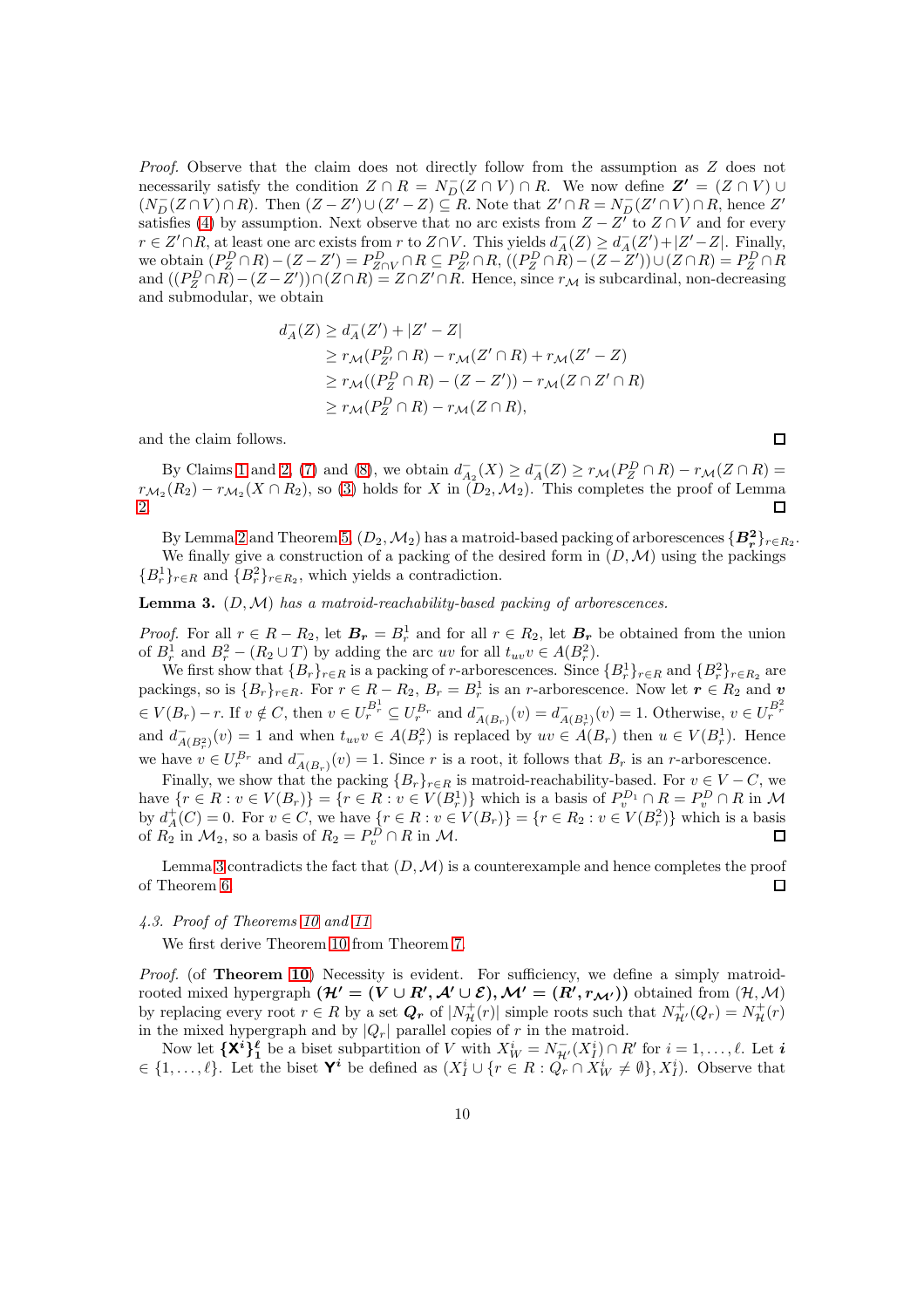$Y_I^i = X_I^i$ ,  $Y_W^i = N_{\mathcal{H}}^-(Y_I^i) \cap R$ ,  $d_{\mathcal{A}}^-(Y^i) \leq d_{\mathcal{A}'}^-(X^i)$ ,  $r_{\mathcal{M}}(R) = r_{\mathcal{M}'}(R')$  and  $r_{\mathcal{M}}(Y_W^i) = r_{\mathcal{M}'}(X_W^i)$ . Then, by [\(5\)](#page-6-2) applied for  $\{Y^i\}_{i=1}^{\ell}$ , we obtain  $e_{\mathcal{E}}(\{X^i_I\}_1^{\ell}) = e_{\mathcal{E}}(\{Y^i_I\}_1^{\ell}) \geq \sum_{i=1}^{\ell} (r_{\mathcal{M}}(R) - r_{\mathcal{M}}(Y^i_W)$  $d_{\mathcal{A}}^{-}(\mathsf{Y}^{i})) \geq \sum_{i=1}^{\ell} (r_{\mathcal{M}'}(R') - r_{\mathcal{M}'}(X_{W}^{i}) - d_{\mathcal{A}'}^{-}(\mathsf{X}^{i})),$  that is  $(\mathcal{H}', \mathcal{M}')$  satisfies [\(5\)](#page-6-2).

We may hence apply Theorem [7](#page-5-3) to obtain in  $(\mathcal{H}', \mathcal{M}')$  a matroid-based packing of mixed hyperarborescences  $\{\mathcal{B}'_{r'}\}_{r' \in R'}$  with arborescences  $\{B'_{r'}\}_{r' \in R'}$  as directed trimmings like in the definition. For all  $r \in R$ , let  $\mathcal{B}_r$  and  $B_r$  be obtained from  $\{\mathcal{B}'_{r'}\}_{r' \in Q_r}$  and  $\{B'_{r'}\}_{r' \in Q_r}$  by identifying all vertices of  $Q_r$  into r. Note that  $B_r$  is a directed trimming of  $\mathcal{B}_r$  for all  $r \in R$ . To show that  $\{\mathcal{B}_r\}_{r\in R}$  is a packing of mixed hyperarborescences with the desired properties it is enough to show that  $\{B_r\}_{r \in R}$  is a matroid-based packing of arborescences. Since  $\{B'_{r'}\}_{r' \in R'}$ is a packing, so is  $\{B_r\}_{r \in R}$ . Let  $r \in R$ . Since  $\{r' \in R' : v \in V(B'_{r'})\}$  is independent in M' for all  $v \in V$  and  $Q_r$  is a set of parallel elements in  $\mathcal{M}'$ ,  $\{B'_{r'}\}_{r' \in Q_r}$  is a set of vertex-disjoint r'-arborescences and hence  $B_r$  is an r-arborescence. Moreover, for all  $v \in V$ , we have that  $\{r \in R : v \in V(B_r)\}\$ is a basis of M because  $\{r' \in R' : v \in V(B'_{r'})\}\$ is a basis of M'.  $\Box$ 

We are now ready to derive Theorem [11](#page-7-1) from Theorem [10.](#page-6-3) Again, the proof has certain similarities to the previous ones.

*Proof.* (of **Theorem [11](#page-7-1)**) We first prove **necessity**. Suppose that there exists a matroidreachability-based packing of mixed hyperarborescences  $\{\mathcal{B}_r\}_{r\in R}$ . By definition, for every  $r \in R$ , there is an r-arborescence  $B_r$  that is a directed trimming of  $\mathcal{B}_r$  with  $\{r \in R : v \in V(B_r)\}\$ a basis of  $P_v^{\mathcal{H}} \cap R$  in M for all  $v \in V$ . Let  $\{X^i\}_{1,i}^{\ell}$  be a biset subpartition of a strongly connected component C of  $\mathcal{H} - R$  such that  $X_W^i = \overline{P}_{X_W^i}^{\mathcal{H}}$  for all  $i = 1, \ldots, \ell$ . Let  $i \in \{1, \ldots, \ell\}$ ,  $\mathbf{R_i} = \{r \in R - X_W^i : V(B_r) \cap X_I^i \neq \emptyset\}$  and  $\mathbf{v} \in X_I^i$ . Then we have  $r_{\mathcal{M}}(R_i \cup (X_W^i \cap R)) \geq$  $r_{\mathcal{M}}(\lbrace r \in R : v \in V(B_r) \rbrace) = r_{\mathcal{M}}(P_v^{\mathcal{H}} \cap R) = r_{\mathcal{M}}(P_C^{\mathcal{H}} \cap R)$ . Thus, by the subcardinality and the submodularity of  $r_{\mathcal{M}}$ , we can bound the size of  $R_i$  from below:  $|R_i| \geq r_{\mathcal{M}}(R_i) \geq$  $r_{\mathcal{M}}(R_i \cup (X_W^i \cap R)) - r_{\mathcal{M}}(X_W^i \cap R) \ge r_{\mathcal{M}}(P_C^{\mathcal{H}} \cap R) - r_{\mathcal{M}}(X_W^i \cap R)$ . Since  $X_W^i = P_{X_W^i}^{\mathcal{H}}$ , no dyperedge and no hyperedge enters  $X_W^i$  in  $\mathcal{H}$ . Then, by  $v \in X_I^i$ , every  $B_r$  with  $r \in R_i$  has an arc that enters  $X^i$ , that is  $B_r$  contains either a dyperedge in A entering  $X^i$  or a hyperedge in E entering  $X_I^i$ . Thus, since  $\{\mathcal{B}_r\}_{r \in R}$  is a packing and by the above lower bound on  $|R_i|$ , we have  $e_{\mathcal{E}}(\{X_{I}^{i}\}_{1}^{\ell}) + \sum_{i=1}^{\ell} d_{\mathcal{A}}^{-1}(\mathsf{X}^{i}) \geq \sum_{i=1}^{\ell} |R_{i}| \geq \sum_{i=1}^{\ell} (r_{\mathcal{M}}(P_{C}^{\mathcal{H}} \cap R) - r_{\mathcal{M}}(X_{W}^{i} \cap R)),$  so [\(6\)](#page-7-3) holds.

For sufficiency, let  $(\mathcal{H} = (V \cup R, \mathcal{A} \cup \mathcal{E}), \mathcal{M} = (R, r_{\mathcal{M}}))$  be a minimum counterexample with respect to |V|. Obviously,  $V \neq \emptyset$ . Let C be the vertex set of a strongly connected component of  $\mathcal{H} - R$  that has no dyperedge leaving. Since each  $r \in R$  is a root, C exists.

Let  $\mathcal{H}_1 = (V_1 \cup R, \mathcal{A}_1 \cup \mathcal{E}_1) = \mathcal{H} - C$ . Note that  $(\mathcal{H}_1, \mathcal{M})$  is a matroid-rooted mixed hypergraph. The fact that  $d^+_{\mathcal{A}}(C) = d_{\mathcal{E}}(C) = 0$  implies that for all  $X \subseteq V_1 \cup R$ , we have  $P_X^{\mathcal{H}_1} = P_X^{\mathcal{H}}$ , for every subpartition  $\tilde{\mathcal{P}}$  of  $V_1 \cup R$ , we have  $e_{\mathcal{E}}(\mathcal{P}) = e_{\mathcal{E}_1}(\mathcal{P})$ , and for every biset X on  $V_1 \cup R$ , we have  $d_{\mathcal{A}_1}^{-1}(X) = d_{\mathcal{A}}^{-}(X)$ . Then, since H satisfies [\(6\)](#page-7-3), so does  $\mathcal{H}_1$ . Hence, by the minimality of  $\mathcal{H}$ ,  $(\mathcal{H}_1, \mathcal{M})$  has a matroid-reachability-based packing of mixed hyperarborescences  $\{\mathcal{B}_r^1\}_{r \in R}$ . By definition,  $\mathcal{B}_r^1$  can be made into an r-arborescence  $B_r^1$  by a directed trimming for all  $r \in R$  such that  $\{r \in R : v \in V(B_r^1)\}$  is a basis of  $P_v^{\mathcal{H}_1} \cap R = P_v^{\mathcal{H}} \cap R$  in M for all  $v \in V_1$ .

We now define a matroid-rooted mixed hypergraph  $(\mathcal{H}_2,\mathcal{M}_2)$  which depends on the arborescences  ${B_r^1}_{r\in R}$ . Let  $\mathbf{R_2} = P_C^{\mathcal{H}} \cap R$ ,  $\mathcal{M}_2$  the restriction of  $\mathcal{M}$  to  $R_2$  and let  $\mathcal{H}_2 = (V_2 \cup R_2, \mathcal{A}_2 \cup \mathcal{E}_2)$ be obtained from  $\mathcal{H}[C]$  by adding a set  $T$  of new vertices  $t_a$  for all  $a \in \rho^-_{\mathcal{A}}(C)$  and the vertex set  $R_2$  and by adding dyperedges  $a' = ((tail(a) \cap C) \cup t_a, head(a))$  for all  $t_a \in T$ , the arcs  $rt_a$  for all  $r \in R_2, t_a \in T$  with  $tail(a) \cap V(B_r^1) \neq \emptyset$  and  $r_{\mathcal{M}_2}(R_2)$  parallel arcs  $head(a)t_a$  for all  $t_a \in T$ .

<span id="page-10-0"></span>**Lemma 4.**  $(\mathcal{H}_2, \mathcal{M}_2)$  *satisfies* [\(5\)](#page-6-2).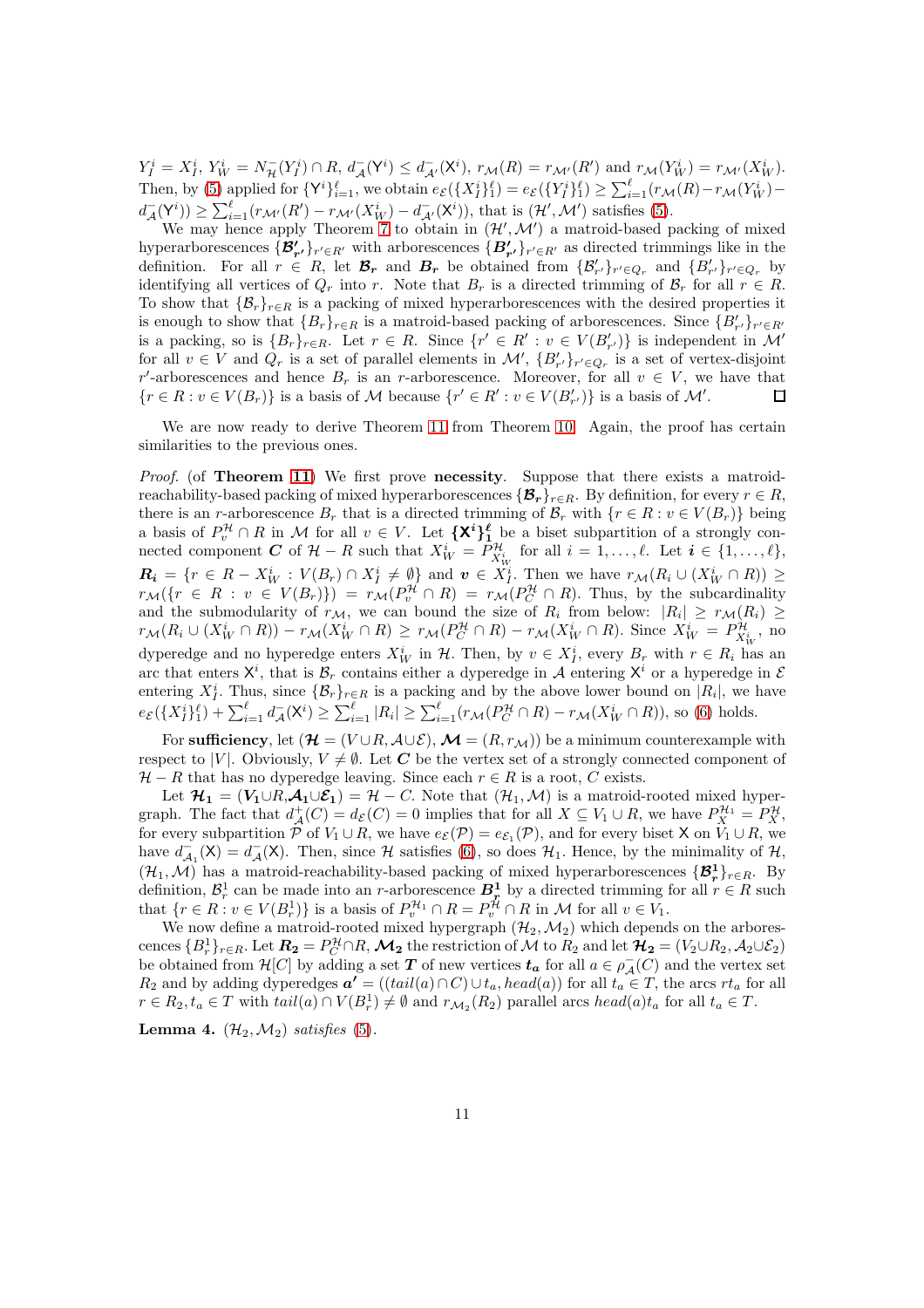*Proof.* Let  $\{X^i\}_1^{\ell}$  be a biset subpartition of  $V_2 = C \cup T$  with  $X^i_W = N_{\mathcal{H}_2}^-(X_I^i) \cap R_2$  for all  $i = 1, \ldots, \ell$ . We may suppose that there exists  $j \in \{0, \ldots, \ell\}$  such that  $X_I^i \cap C \neq \emptyset$  for all  $i \in \{1, \ldots, j\}$  and  $X_I^i \cap C = \emptyset$  for all  $i \in \{j + 1, \ldots, \ell\}.$ 

First let  $i \in \{j+1,\ldots,\ell\}$ . By  $X_I^i \cap V_2 \neq \emptyset$ , there exists some  $t_a \in X_I^i \cap T$ . It follows that a enters C, so  $head(a) \in C$ . Since  $X_I^i \cap C = \emptyset$  and  $X_W^i \subseteq R$ , we obtain  $C \subseteq V - X_O^i$ . Thus the number of dyperedges in  $A_2$  entering  $X^i$  is at least the number of arcs in  $A_2$  from  $head(a)$  to  $t_a$ which is  $r_{\mathcal{M}_2}(R_2)$ . Hence

<span id="page-11-3"></span>
$$
0 \ge r_{\mathcal{M}_2}(R_2) - d_{\mathcal{A}_2}(\mathsf{X}^i) \ge r_{\mathcal{M}_2}(R_2) - r_{\mathcal{M}_2}(\mathsf{X}_W^i) - d_{\mathcal{A}_2}(\mathsf{X}^i). \tag{9}
$$

Let now  $i \in \{1,\ldots,j\}$ . Let  $\mathbf{R'} = span_{\mathcal{M}}(X_W^i)$ ,  $\mathbf{Y}^i = (V \cup R) - (U_{R-R'}^{\mathcal{H}} \cup C)$  and let the biset  $\mathbf{Z}^i$  be defined as  $((X_I^i \cap C) \cup Y^i, X_I^i \cap C)$ . Note that  $Z_I^i = X_I^i \cap C$  and  $Z_W^i \cap R = Y^i \cap R =$  $R - (R - R') = R'$ , so

<span id="page-11-1"></span>
$$
r_{\mathcal{M}}(Z_W^i \cap R) = r_{\mathcal{M}}(R') = r_{\mathcal{M}_2}(X_W^i). \tag{10}
$$

Since no dyperedge and no hyperedge leaves  $U_{R-R'}^{\mathcal{H}} \cup C = (V \cup R) - Y^i$ , we have

<span id="page-11-0"></span>
$$
Z_W^i = Y^i = P_{Y^i}^{\mathcal{H}} = P_{Z_W^i}^{\mathcal{H}}.
$$
\n
$$
(11)
$$

<span id="page-11-2"></span>Claim 3.  $d_{\mathcal{A}_2}^-(\mathsf{X}^i) \geq d_{\mathcal{A}}^-(\mathsf{Z}^i)$ .

*Proof.* Let  $\mathbf{a} \in \rho_{\mathcal{A}}^-(\mathsf{Z}^i)$  and  $\mathbf{v} = head(a)$ . Then  $v \in Z_I^i = X_I^i \cap C$ . If  $tail(a) \subseteq C$ , then  $a \in \rho_{\mathcal{A}_2}^-(\mathsf{X}^i)$ . Otherwise, the dyperedge a enters C and hence  $t_a$  exists in T. If  $(tail(a) - Z_O^i) \cap C \neq \emptyset$ , then  $a' \in \overline{\rho}_{\mathcal{A}_2}(X^i)$ . In the remaining case, as a enters the biset  $Z^i$ , there exists some  $u \in$  $tail(a) - Z_O^i - C = tail(a) - Y^i - C$ . Then  $u \in U^{\mathcal{H}}_{\bar{r}}$  for some  $\bar{r} \in R - R'$ . If  $t_a \in X_I^i$ , then, since  $\{r \in R : u \in V(B_r^1)\}\$ is a basis of  $P_u^{\mathcal{H}} \cap R$  in  $\mathcal{M}$ , we obtain

$$
\begin{aligned}\n\bar{r} \notin R' &= span_{\mathcal{M}}(X_W^i) \\
&= span_{\mathcal{M}}(N_{\mathcal{H}_2}^-(X_I^i) \cap R_2) \\
&\supseteq span_{\mathcal{M}}(N_{\mathcal{H}_2}^-(t_a) \cap R_2) \\
&= span_{\mathcal{M}}(\{r \in R_2 : tail(a) \cap V(B_r^1) \neq \emptyset\}) \\
&\supseteq span_{\mathcal{M}}(\{r \in R : u \in V(B_r^1)\}) \\
&\supseteq P_u^{\mathcal{H}} \cap R \supseteq \{\bar{r}\},\n\end{aligned}
$$

a contradiction. It follows that  $t_a \notin X_I^i$  and hence, by  $X_W^i \subseteq R_2$ , we have  $t_a \notin X_O^i$ . This yields that  $a' \in \rho_{A_2}^-(X^i)$ . Note that for distinct dyperedges in A entering the biset  $Z^i$  distinct dyperedges in  $A_2$  entering the biset  $X^i$  have been found above, so the claim follows.

Since  $Z_W^i \cap C = \emptyset$  for all  $i \in \{1, \ldots, j\}$  and  $\{X_I^i\}_1^{\ell}$  is a subpartition of  $C \cup T$ , we have that  $\{Z^i\}^j_1$  is a biset subpartition of C. Then, by [\(11\)](#page-11-0), we may apply [\(6\)](#page-7-3) for  $\{Z^i\}^j_1$ , so, by definition of  $R_2$ , [\(10\)](#page-11-1), Claim [3](#page-11-2) and [\(9\)](#page-11-3), we have  $e_{\mathcal{E}_2}(\{X_I^i\}_1^{\ell}) = e_{\mathcal{E}_2}(\{X_I^i\}_1^j) = e_{\mathcal{E}}(\{Z_I^i\}_1^j) \geq \sum_{i=1}^j (r_{\mathcal{M}}(P_C^{\mathcal{H}} \cap R)$  $r_{\mathcal{M}}(Z_W^i \cap R) - d_{\mathcal{A}}^-(Z^i)) \ge \sum_{i=1}^j (r_{\mathcal{M}_2}(R_2) - r_{\mathcal{M}_2}(X_W^i) - d_{\mathcal{A}_2}^-(X^i)) \ge \sum_{i=1}^\ell (r_{\mathcal{M}_2}(R_2) - r_{\mathcal{M}_2}(X_W^i) - d_{\mathcal{A}_2}^-(X^i))$  $d_{\mathcal{A}_2}^-(\mathsf{X}^i)$ , that is [\(5\)](#page-6-2) holds for  $\{\mathsf{X}^i\}_1^{\ell}$  in  $(\mathcal{H}_2, \mathcal{M}_2)$ . This completes the proof of Lemma [4.](#page-10-0)  $\Box$ 

By Lemma [4,](#page-10-0)  $(\mathcal{H}_2, \mathcal{M}_2)$  has a matroid-based packing of mixed hyperarborescences  $\{\mathcal{B}_r^2\}_{r \in R_2}$ with r-arborescences  $\{B_r^2\}_{r \in R_2}$  as directed trimmings like in the definition. We finally give a construction of a packing of the desired form in  $(\mathcal{H}, \mathcal{M})$  using the packings  $\{\mathcal{B}_r^1\}_{r \in R}$  and  $\{\mathcal{B}_r^2\}_{r \in R_2}$ , which yields a contradiction.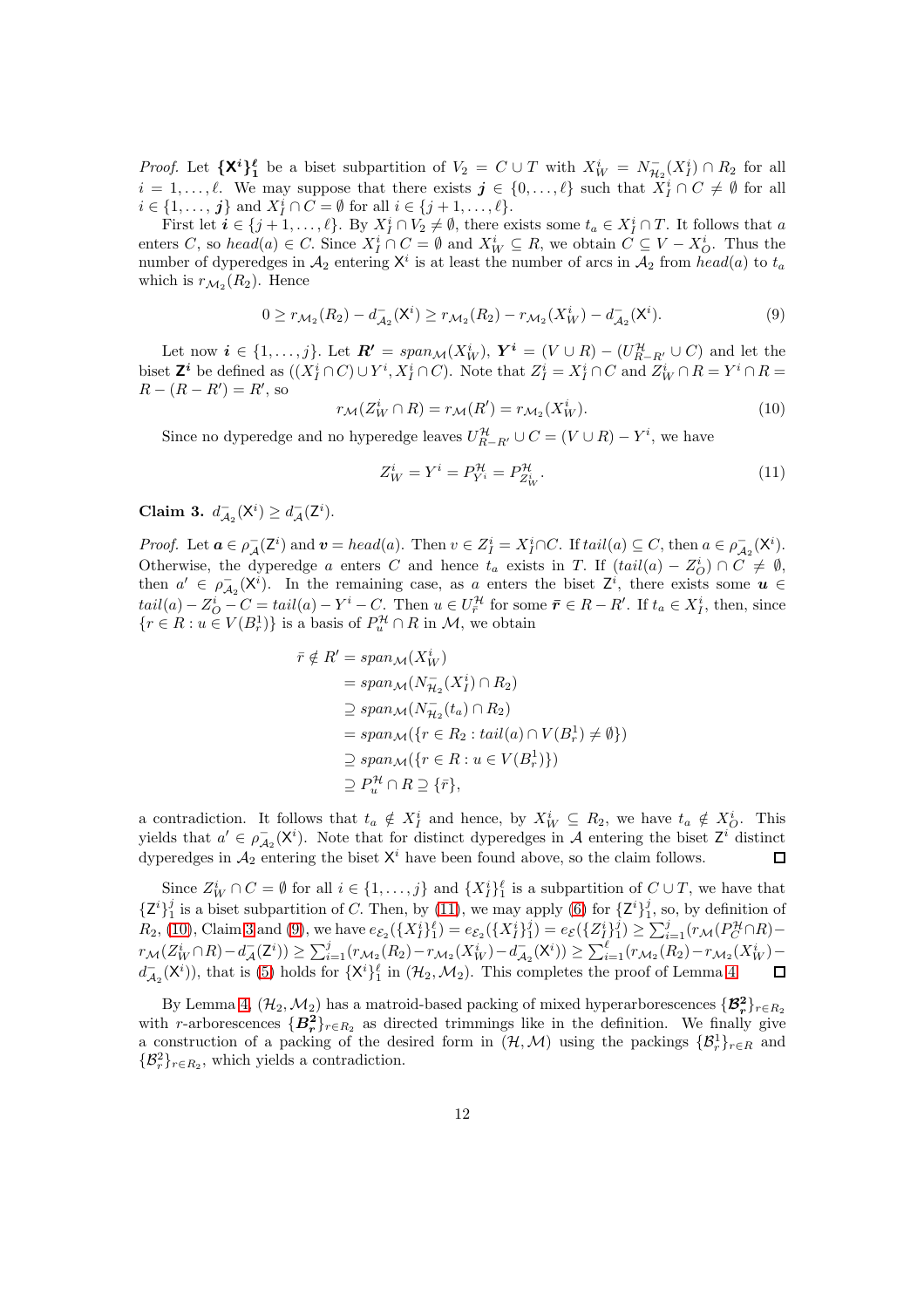#### <span id="page-12-1"></span>Lemma 5. (H,M) *has a matroid-reachability-based packing of mixed hyperarborescences.*

*Proof.* For  $r \in R - R_2$ , let  $\mathbf{B_r} = B_r^1$  and for  $r \in R_2$ , let  $\mathbf{B_r}$  be obtained from the union of  $B_r^1$ and  $B_r^2 - R_2 - T$  by adding an arc uv for all arcs  $t_a v$  of  $B_r^2$  for some  $u \in tail(a) \cap V(B_r^1)$ . As in the proof of Theorem [6,](#page-5-4) we can see that  ${B_r}_{r \in R}$  is a packing of arborescences such that the root of  $B_r$  is r for all  $r \in R$  and  $\{r \in R : v \in V(B_r)\}\)$  is a basis of  $P_v^{\mathcal{H}} \cap R$  in M for all  $v \in V$ .

Finally, for  $r \in R - R_2$ , let  $\mathcal{B}_r = \mathcal{B}_r^1$  and for  $r \in R_2$ , let  $\mathcal{B}_r$  be obtained from  $\mathcal{B}_r^1$  and  $\mathcal{B}_r^2 - R_2 - T$  by adding the dyperedge  $a \in \mathcal{A}$  for all  $a' \in \mathcal{A}(\mathcal{B}_r^2)$ . The above argument shows that this is a packing of mixed hyperarborescences in H (with arborescences  ${B_r}_{r \in R}$  as directed trimmings) with the desired properties.  $\Box$ 

<span id="page-12-0"></span>Lemma [5](#page-12-1) contradicts the fact that  $(H, \mathcal{M})$  is a counterexample and hence the proof of Theorem [11](#page-7-1) is complete.  $\Box$ 

### 5. Algorithmic aspects

This section deals with the algorithmic consequences of our proofs. First in Subsection [5.1,](#page-12-2) we provide algorithms for two unweighted problems in digraphs, namely finding a packing of reachability arborescences and finding a matroid-reachability-based packing of arborescences. After, we give an even stronger result in the most general setting: we show how to compute a matroidreachability-based packing of mixed hyperarborescences minimizing a given weight function in polynomial time. In order to do so, we first provide a polynomial time algorithm for finding a matroid-based packing of mixed hyperarborescences of minimum weight in a mixed hypergraph in Subsection [5.2.](#page-12-3) Finally, we show how to use this algorithm and the proof of Theorem [11](#page-7-1) to find a matroid-reachability-based packing of mixed hyperarborescences of minimum weight in a mixed hypergraph in polynomial time in Subsection [5.3.](#page-16-0)

## <span id="page-12-2"></span>*5.1. Unweighted algorithms*

For the basic case, we show that our proof of Theorem [3](#page-4-4) yields a polynomial time algorithm for finding the desired packing of reachability arborescences. We acknowledge that so does the original proof in [\[17\]](#page-18-1). We first mention that the packings in Theorem [2](#page-4-3) can be found in polynomial time, either following the proof of Frank (Theorem 10.2.1 in [\[8\]](#page-18-9)) or using the efficient algorithm of Gabow [\[12\]](#page-18-12). Using this algorithm and the notation of Subsection [4.1,](#page-7-4) we now turn our proof of Theorem [3](#page-4-4) into a recursive polynomial time algorithm for finding the desired packing of arborescences. It is clear that the vertex set  $C$  of a strongly connected component of  $D$  that has no arc leaving can be found in polynomial time. Recursively, we first find the arborescences  $B_r^1$  ( $r \in R$ ) in the smaller instance  $D_1$  in polynomial time. As the size of  $D_2$  is polynomial in the size of D, we can apply the algorithm mentioned above to obtain the arborescences  $B_r^2$  $(r \in R_2)$  in polynomial time. The obtained arborescences can be merged efficiently to obtain the arborescences  $B_r$  ( $r \in R$ ) as in the proof of Theorem [3.](#page-4-4) Clearly, this algorithm runs in polynomial time and provides the packing  ${B_r}_{r \in R}$  of reachability r-arborescences in D.

<span id="page-12-3"></span>For the matroidal case, we suppose that a polynomial time independence oracle for  $\mathcal M$  is given and show that our proof of Theorem [6](#page-5-4) yields a polynomial time algorithm for finding the matroid-reachability-based packing of arborescences. We acknowledge that so does the original proof in [\[20](#page-18-2)]. We first mention that the packings in Theorem [4](#page-5-0) can be found in polynomial time if a polynomial time independence oracle for  $\mathcal M$  is given as shown in [\[2\]](#page-17-0). It is easy to see that the proof of Theorem [5](#page-5-2) yields a polynomial time algorithm if a polynomial time independence oracle for  $\mathcal M$  is given. By similar arguments as before and the fact that we easily obtain polynomial time independence oracles for all matroids considered, we obtain that the proof of Theorem [6](#page-5-4) can be turned into a recursive polynomial time algorithm.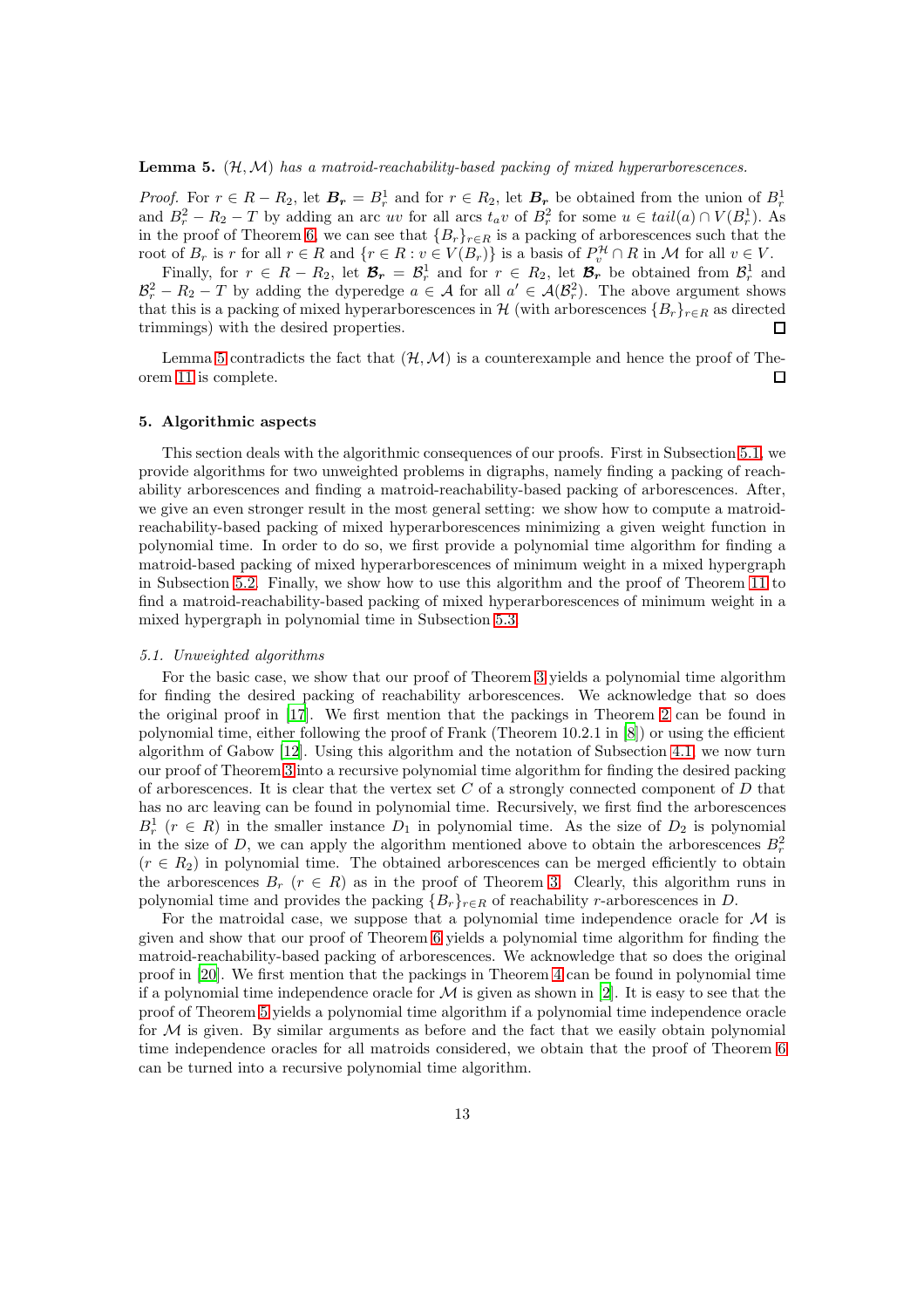### *5.2. Weighted algorithm for matroid-based packings of mixed hyperarborescences*

This section is dedicated to giving a polynomial time algorithm for finding a matroid-based packing of mixed hyperarborescences minimizing a given weight function in a mixed hypergraph. We do so by modeling the hyper- and dyperedge sets of such packings as the intersection of two matroids. This extends a method from [\[21\]](#page-18-7).

We need the following result of Fortier et al. [\[7\]](#page-18-3) that provides a polynomial time algorithm to find a matroid-based packing of hyperarborescences in a matroid-rooted dypergraph.

<span id="page-13-3"></span>**Theorem 12** ([\[7\]](#page-18-3)). Let  $(D, M)$  be a matroid-rooted dypergraph with a polynomial time inde*pendence oracle for* M *being available. Then, we can decide in polynomial time whether a matroid-based packing of hyperarborescences exists in* (D,M)*. Further, if such a packing exists, then we can compute one in polynomial time.*

### *5.2.1. Relevant matroids*

We here give the necessary matroids for this section. We first define Katoh-Tanigawa matroids, then extended Katoh-Tanigawa matroids and finally entering matroids.

The first matroid is a straightforward extension of the construction of the graphic case in [\[21\]](#page-18-7). The authors of [\[21\]](#page-18-7) also rely on ideas in [\[18](#page-18-13)]. It further generalizes the notion of hypergraphic matroids which was introduced by Lorea [\[22\]](#page-19-2) and later studied by Frank, Király and Kriesell [\[11\]](#page-18-14). Let  $(\mathcal{H} = (V \cup R, \mathcal{A} \cup \mathcal{E}), \mathcal{M} = (R, r_{\mathcal{M}}))$  be a simply matroid-rooted mixed hypergraph with a polynomial time independence oracle for  $M$  being available. We consider the function  $b_{(\mathcal{H},\mathcal{M})}:2^{\mathcal{A}\cup\mathcal{E}}\rightarrow\mathbb{Z}$  defined as

$$
\mathbf{b}_{(\mathcal{H},\mathcal{M})}(\mathcal{X}) = r_{\mathcal{M}}(R)(|V_{\mathcal{X}}| - 1) + r_{\mathcal{M}}(R_{\mathcal{X}})
$$
 for all  $\mathcal{X} \subseteq \mathcal{A} \cup \mathcal{E}$ .

<span id="page-13-0"></span>**Lemma 6.** The function  $b_{(\mathcal{H},\mathcal{M})}$  is submodular on  $2^{\mathcal{A}\cup\mathcal{E}}$ .

*Proof.* Since the cardinality function is modular,  $V_{\mathcal{Y}\cap\mathcal{Z}} \subseteq V_{\mathcal{Y}} \cap V_{\mathcal{Z}}$  and  $V_{\mathcal{Y}\cup\mathcal{Z}} = V_{\mathcal{Y}} \cup V_{\mathcal{Z}}$  for all  $\mathcal{Y}, \mathcal{Z} \subseteq \mathcal{A} \cup \mathcal{E}$ , we have that the function  $r_{\mathcal{M}}(R)(|V_{\mathcal{X}}| - 1)$  is submodular. Since the function  $r_{\mathcal{M}}(R_{\mathcal{X}})$  is submodular and non-decreasing,  $R_{\mathcal{Y}\cap\mathcal{Z}}\subseteq R_{\mathcal{Y}}\cap R_{\mathcal{Z}}$  and  $R_{\mathcal{Y}\cup\mathcal{Z}}=R_{\mathcal{Y}}\cup R_{\mathcal{Z}}$  for all  $\mathcal{Y}, \mathcal{Z} \subseteq \mathcal{A} \cup \mathcal{E}$ , we have that the function  $r_{\mathcal{M}}(R_{\mathcal{X}})$  is submodular. It follows that the function  $b_{(\mathcal{H},\mathcal{M})}$  is submodular. П

To define a matroid by the function  $b_{(\mathcal{H},\mathcal{M})}$ , we need the following result of Edmonds [\[3](#page-18-15)] (see also in [\[8,](#page-18-9) Section 13.4]).

<span id="page-13-1"></span>Theorem 13 ([\[3](#page-18-15)]). *If* b *is an integer valued, non-decreasing and submodular function on* 2 S *for a ground set* S *with*  $b(X) \geq 0$  *for all nonempty*  $X \subseteq S$ *, then*  $\mathcal{I}_b = \{X \subseteq S : b(Y) \geq 0\}$ |Y| *for all nonempty*  $Y \subseteq X$ } *is the set of independent sets of a matroid on* S.

We now define a set family on  $\mathcal{A} \cup \mathcal{E}$  by the function  $b_{(\mathcal{H},\mathcal{M})}$  as follows:

 $\mathcal{I}_{(\mathcal{H},\mathcal{M})} = \{ \mathcal{X} \subseteq \mathcal{A} \cup \mathcal{E} : b_{(\mathcal{H},\mathcal{M})}(\mathcal{Y}) \geq |\mathcal{Y}| \text{ for all nonempty } \mathcal{Y} \subseteq \mathcal{X} \}.$ 

By Lemma [6](#page-13-0) and Theorem [13,](#page-13-1) we have the following corollary. It was proven for the graphic case in a slightly different form in [\[21\]](#page-18-7).

<span id="page-13-2"></span>**Theorem 14.**  $\mathcal{I}_{(\mathcal{H},\mathcal{M})}$  is the set of independent sets of a matroid on  $\mathcal{A} \cup \mathcal{E}$ .

We refer to the matroid defined in Theorem [14](#page-13-2) as the *Katoh-Tanigawa matroid*  $\mathcal{K}_{(\mathcal{H},\mathcal{M})}$ . For the algorithmic application, we need to show that a polynomial time independence oracle for  $\mathcal{K}_{(\mathcal{H},\mathcal{M})}$  is available. As mentioned in [\[21\]](#page-18-7), a method to find a polynomial time independence oracle for  $\mathcal{K}_{(\mathcal{H},\mathcal{M})}$  in the graphic case has been given in [\[18\]](#page-18-13). For the sake of completeness, we here show how to obtain a polynomial time independence oracle for  $\mathcal{K}_{(\mathcal{H},\mathcal{M})}$ . To do so we use submodular function minimization  $([15, 16, 24])$  $([15, 16, 24])$  $([15, 16, 24])$  $([15, 16, 24])$  $([15, 16, 24])$  $([15, 16, 24])$ . In fact we must minimize a submodular function on nonempty sets, so we need the following result of Goemans and Ramakrishnan [\[14\]](#page-18-18).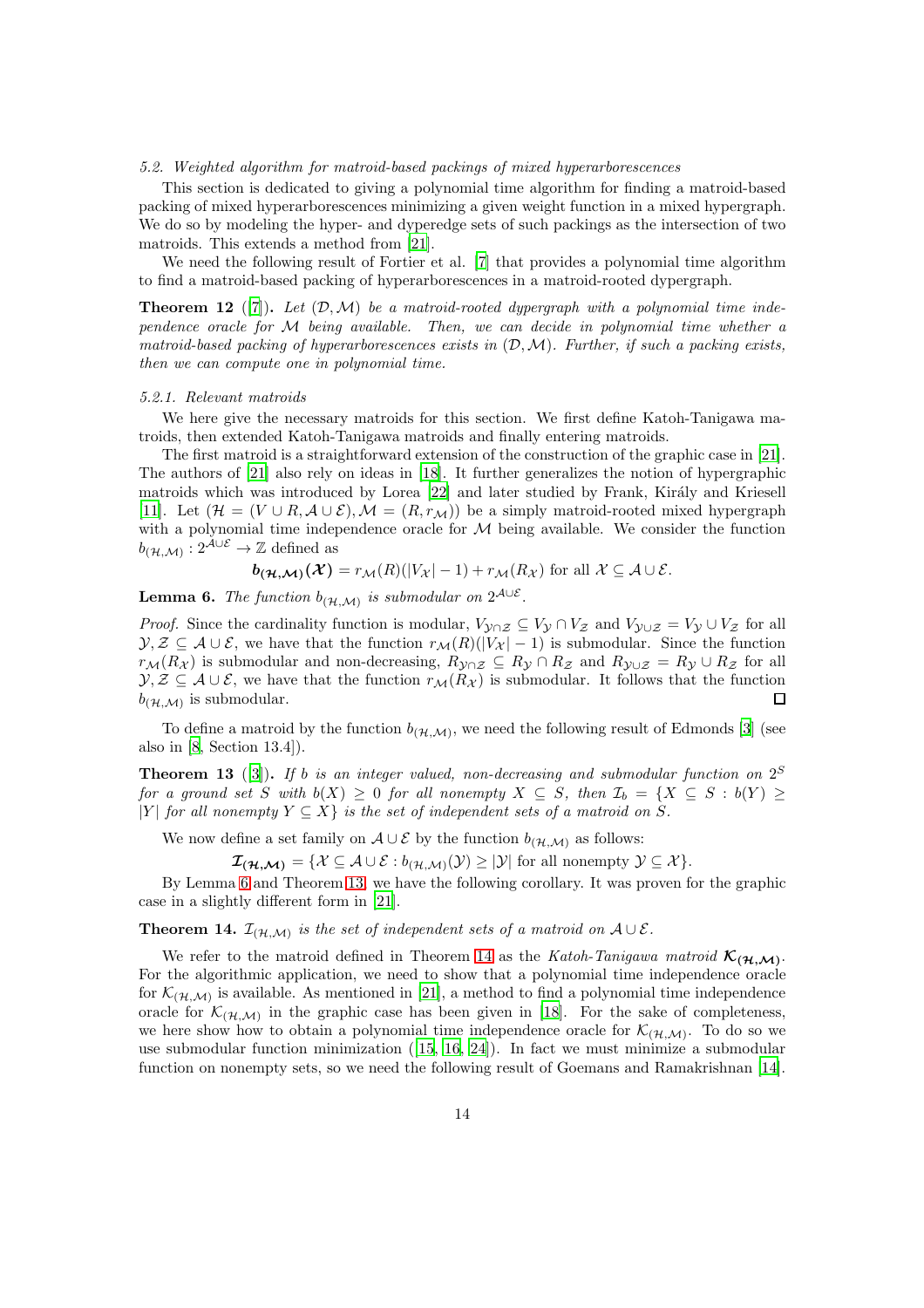<span id="page-14-0"></span>**Theorem 15** ([\[14\]](#page-18-18)). Let S be a ground set and  $b: 2^S \rightarrow \mathbb{Z}$  a submodular function such that  $b(X)$  *can be computed in polynomial time for each*  $X \subseteq S$ . Then  $\min_{\emptyset \neq X \subseteq S} b(X)$  *can be found in polynomial time.*

We are now ready to give the desired polynomial time independence oracle for the Katoh-Tanigawa matroid.

<span id="page-14-1"></span>**Lemma 7.** We can decide in polynomial time whether  $X \subseteq A \cup E$  is independent in the Katoh-*Tanigawa matroid*  $\mathcal{K}_{(\mathcal{H},\mathcal{M})}$ .

*Proof.* Let  $b'(\mathcal{X}) = b_{(\mathcal{H},\mathcal{M})}(\mathcal{X}) - |\mathcal{X}|$  for all  $\mathcal{X} \subseteq \mathcal{A} \cup \mathcal{E}$ . As a polynomial time independence oracle for M is available,  $b_{(\mathcal{H},\mathcal{M})}(\mathcal{X})$  and hence  $b'(\mathcal{X})$  can be computed in polynomial time for all  $\mathcal{X} \subseteq \mathcal{A} \cup \mathcal{E}$ . Since, by Lemma [6,](#page-13-0) the function  $b_{(\mathcal{H},\mathcal{M})}$  is submodular, so is b'. Therefore, by Theorem [15,](#page-14-0) we can compute  $\min_{\emptyset \neq y \subseteq \mathcal{X}} b'(\mathcal{Y})$  in polynomial time. Further, by definition, X is independent in  $\mathcal{K}_{(\mathcal{H},\mathcal{M})}$  if and only if  $\overline{\min}_{\emptyset \neq \mathcal{Y} \subseteq \mathcal{X}} b'(\mathcal{Y}) \geq 0$ . This finishes the proof. Г

We need another matroid which is obtained by modifying the Katoh-Tanigawa matroid via parallel extensions. The ground set of the *extended Katoh-Tanigawa matroid*  $\mathcal{K}_{(\mathcal{H},\mathcal{M})}^{ex}$  is  $\mathcal{A}\cup\mathcal{A}_{\mathcal{E}}$ and it is constructed from the Katoh-Tanigawa matroid  $\mathcal{K}_{(\mathcal{H},\mathcal{M})}$  by replacing every  $e \in \mathcal{E}$  by  $|e|$ parallel copies of itself, associating them to the elements in  $A_e$ . The following is an immediate corollary of the construction of the extended Katoh-Tanigawa matroid and Lemma [7.](#page-14-1)

<span id="page-14-4"></span>**Corollary 2.** We can decide in polynomial time whether  $\mathcal{X} \subseteq \mathcal{A} \cup \mathcal{A}_{\mathcal{E}}$  is independent in the  $extended$  Katoh-Tanigawa matroid  $\mathcal{K}_{(\mathcal{H},\mathcal{M})}^{ex}$ .

We finally adapt a matroid construction already used by Edmonds to rooted dypergraphs. Given a simply rooted dypergraph  $\mathcal{D} = (V \cup R, \mathcal{A})$  and  $k \in \mathbb{Z}_+$ , the *entering matroid*  $\mathcal{M}^{\bigoplus}_{(\mathcal{D},k)}$  is the direct sum of the uniform matroids of rank  $\min\{k, d^{-}_{\mathcal{A}}(v)\}$  on  $\rho^{-}_{\mathcal{A}}(v)$  for all  $v \in V$ . Observe that the ground set of this matroid is  $A$  as  $R$  is a set of roots.

#### *5.2.2. Characterizations via matroid intersection*

We first review a slight extension of a result of [\[21\]](#page-18-7) characterizing matroid-based packings of hyperarborescences in simply rooted dypergraphs as the intersection of two matroids. We then conclude a generalization to matroid-based packings of mixed hyperarborescences from it.

The following result was proven in [\[21](#page-18-7), Theorem 4.1] for the digraphic case in a slightly different form. Its proof can be literally generalized to the case of dypergraphs.

<span id="page-14-2"></span>**Theorem 16.** Let  $(\mathcal{D} = (V \cup R, \mathcal{A}), \mathcal{M} = (R, r_{\mathcal{M}}))$  be a simply matroid-rooted dypergraph and  $k = r<sub>M</sub>(R)$ . Then the dyperedge sets of the matroid-based packings of hyperarborescences in  $(D, \mathcal{M})$  are exactly the common independent sets of size  $k|V|$  of the Katoh-Tanigawa matroid  $\mathcal{K}_{(\mathcal{D},\mathcal{M})}$  and the entering matroid  $\mathcal{M}^{\oplus}_{(\mathcal{D},k)}$ .

Recall that a packing of hyperarborescences in the directed extension  $\mathcal{D}_{\mathcal{H}}$  of a rooted mixed hypergraph  $H$  is *feasible* if it contains at most one dyperedge of the bundle  $A_e$  for every hyperedge  $e$  of  $H$ . The following is an easy corollary of Theorem [16.](#page-14-2)

<span id="page-14-3"></span>**Corollary 3.** Let  $(\mathcal{H} = (V \cup R, \mathcal{A} \cup \mathcal{E}), \mathcal{M} = (R, r_{\mathcal{M}}))$  be a simply matroid-rooted mixed hyper*graph,*  $k = r_{\mathcal{M}}(R)$  *and*  $\mathcal{D}_{\mathcal{H}} = (V \cup R, \mathcal{A} \cup \mathcal{A}_{\mathcal{E}})$  *the directed extension of* H. The dyperedge sets *of the feasible matroid-based packings of hyperarborescences in*  $(\mathcal{D}_{\mathcal{H}},\mathcal{M})$  *are exactly the common independent sets of size*  $k|V|$  *of the extended Katoh-Tanigawa matroid*  $\mathcal{K}_{(\mathcal{H},\mathcal{M})}^{ex}$  *and the entering*  $\textit{matroid } \mathcal{M}^{\oplus}_{(\mathcal{D}_{\mathcal{H}},k)}$ .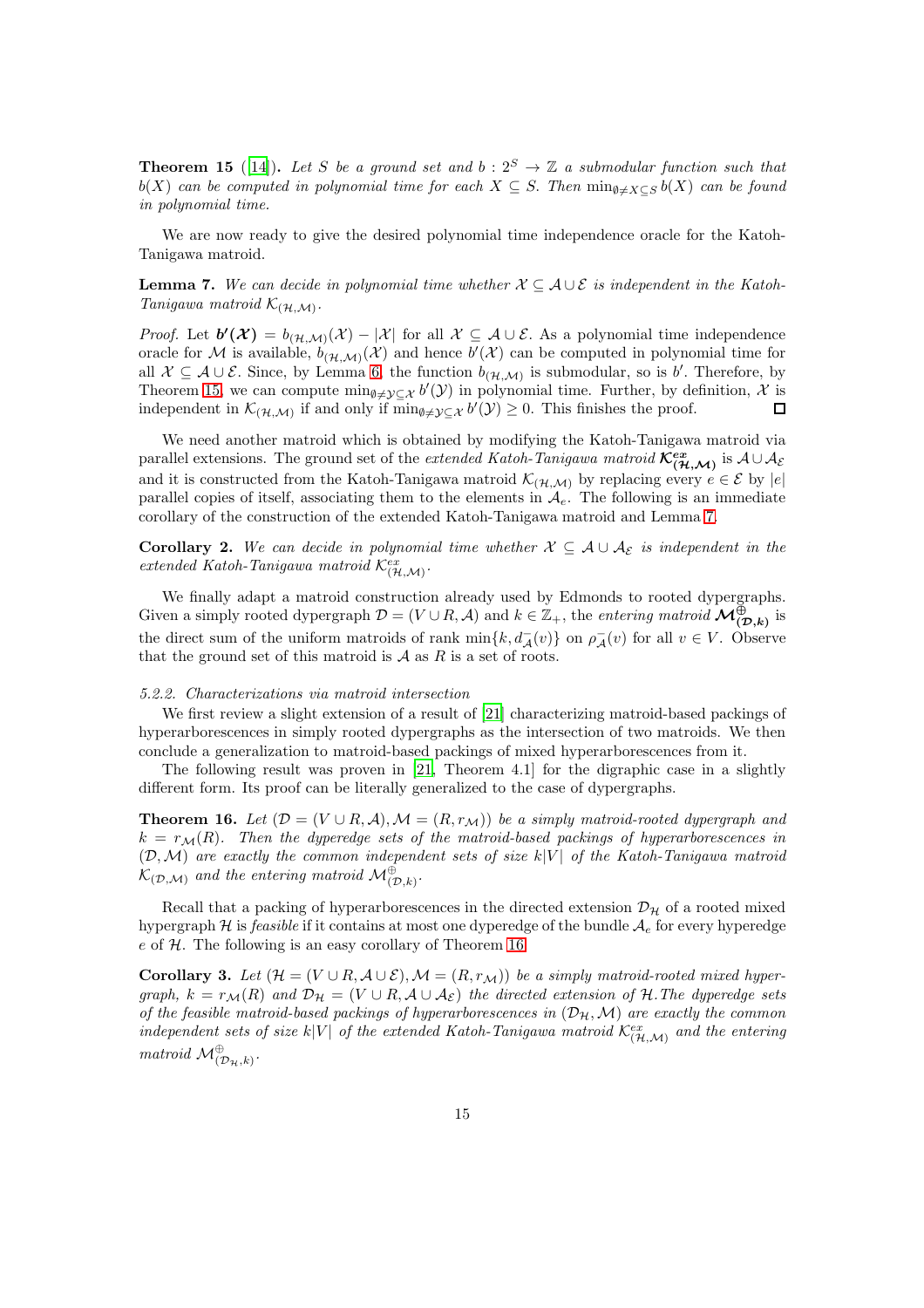*Proof.* First let  $\mathcal{A}'$  be the dyperedge set of a feasible matroid-based packing of hyperarborescences in  $(\mathcal{D}_{\mathcal{H}},\mathcal{M})$ . By Theorem [16,](#page-14-2)  $\mathcal{A}'$  is a common independent set of size  $k|V|$  of the Katoh-Tanigawa matroid  $\mathcal{K}_{(\mathcal{D}_{\mathcal{H}},\mathcal{M})}$  and the entering matroid  $\mathcal{M}_{(\mathcal{D}_{\mathcal{H}},k)}^{\oplus}$ . As the packing is feasible,  $\mathcal{A}'$ contains at most one dyperedge of the bundle  $A_e$  for all  $e \in \mathcal{E}$ . It follows that A' is also independent in the extended Katoh-Tanigawa matroid  $\mathcal{K}_{(\mathcal{H},\mathcal{M})}^{ex}$ .

Now let  $\mathcal{A}'$  be a common independent set of size  $k|V|$  of the extended Katoh-Tanigawa matroid  $\mathcal{K}^{ex}_{(\mathcal{H},\mathcal{M})}$  and the entering matroid  $\mathcal{M}^{\oplus}_{(\mathcal{D}_{\mathcal{H}},k)}$ . It follows that  $\mathcal{A}'$  is also an independent set of the Katoh-Tanigawa matroid  $\mathcal{K}_{(\mathcal{D}_{\mathcal{H}},\mathcal{M})}$ . Then, by Theorem [16,](#page-14-2) A' is the dyperedge set of a matroid-based packing of hyperarborescences in  $(\mathcal{D}_{\mathcal{H}},\mathcal{M})$ . As  $\mathcal{A}'$  is independent in the extended Katoh-Tanigawa matroid  $\mathcal{K}_{(\mathcal{H},\mathcal{M})}^{ex}$ ,  $\mathcal{A}'$  contains at most one dyperedge of the bundle  $\mathcal{A}_e$  for all  $e \in \mathcal{E}$  and so the packing is feasible.  $\Box$ 

It is easy to see the following relation between matroid-based packings of mixed hyperarborescences in  $(\mathcal{H}, \mathcal{M})$  and feasible matroid-based packings of hyperarborescences in  $(\mathcal{D}_{\mathcal{H}}, \mathcal{M})$ .

<span id="page-15-0"></span>**Lemma 8.** Let  $(\mathcal{H}, \mathcal{M}) = (V \cup R, \mathcal{A} \cup \mathcal{E})$  be a matroid-rooted mixed hypergraph. Then for any  $\mathcal{A}' \subseteq \mathcal{A}$  and  $\mathcal{E}' \subseteq \mathcal{E}$  the following are equivalent:

- *(a) There exists a matroid-based packing* B *of mixed hyperarborescences in* (H,M) *such that the set of dyperedges of*  $\mathcal B$  *is*  $\mathcal A'$  *and the set of hyperedges of*  $\mathcal B$  *is*  $\mathcal E'$ ,
- *(b)* There exists an orientation  $\vec{\mathcal{E}}$  of  $\mathcal{E}$  such that in the matroid-rooted dypergraph obtained there *exists a matroid-based packing of hyperarborescences whose dyperedge set is*  $A' \cup \overrightarrow{\mathcal{E}}'$ .
- *(c)* There exists a feasible matroid-based packing  $\beta$  of hyperarborescences in  $(\mathcal{D}_{\mathcal{H}}, \mathcal{M})$  such that *the set of dyperedges of* A *contained in* B *is* A' and  $\{e \in \mathcal{E} : \mathcal{B}$  *contains a dyperedge of*  $A_e\}$  $\mathcal{E}^{\prime}$  .

Observe that Lemma [8](#page-15-0) and Corollary [3](#page-14-3) establish a connection between matroid intersection and matroid-based packings of mixed hyperarborescences.

# *5.2.3. The algorithm*

To provide the desired algorithm, we need the following result on matroid intersection of Edmonds [\[6](#page-18-5)].

<span id="page-15-1"></span>**Theorem 17** ([\[6](#page-18-5)]). Let  $\mathcal{M}_1$  and  $\mathcal{M}_2$  be two matroids on a common ground set S with polynomial *time independence oracles for*  $M_1$  *and*  $M_2$  *being available,*  $w : S \to \mathbb{R}$  *a weight function and*  $\mu \in \mathbb{Z}_+$ . It can be decided in polynomial time if a common independent set of size  $\mu$  of  $\mathcal{M}_1$  and M<sup>2</sup> *exists. Further, if such a set exists, then one of minimum weight with respect to* w *can be computed in polynomial time.*

We are now ready to show how Theorems [3](#page-14-3) and [17](#page-15-1) imply the following theorem which is the main result of this section.

<span id="page-15-2"></span>**Theorem 18.** Let  $(\mathcal{H} = (V \cup R, \mathcal{A} \cup \mathcal{E}), \mathcal{M} = (R, r_{\mathcal{M}}))$  be a matroid-rooted mixed hypergraph with *a polynomial time independence oracle for* M *being available and*  $w : \mathcal{A} \cup \mathcal{E} \to \mathbb{R}$  *a weight function. We can decide in polynomial time whether a matroid-based packing of mixed hyperarborescences in* (H,M) *exists. Further, if such a packing exists, then we can compute one of minimum weight with respect to* w *in polynomial time.*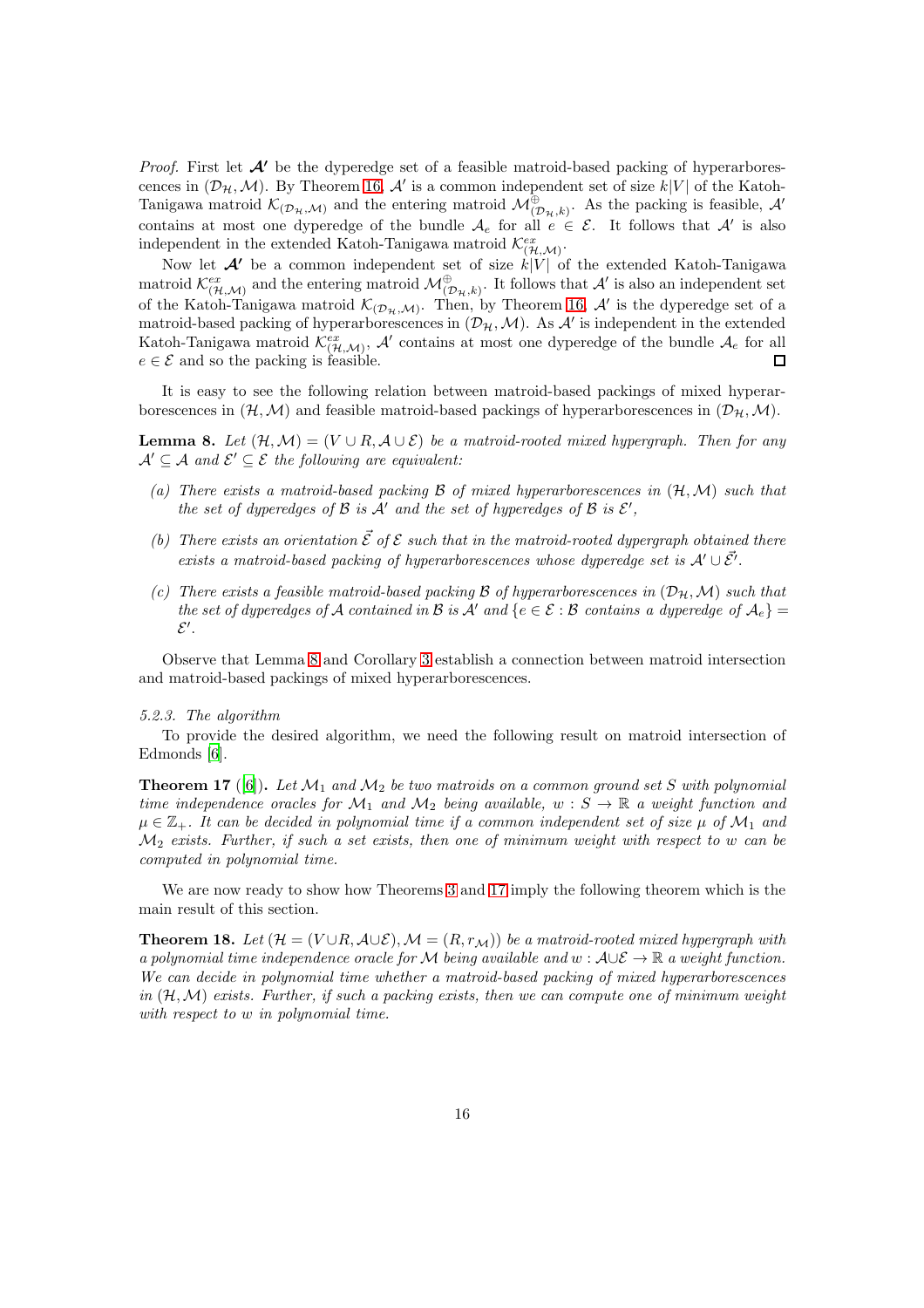*Proof.* Note that we may suppose that  $(H, \mathcal{M})$  is simply rooted. Indeed, using the polynomial time algorithm for the simply rooted case, the proof of Theorem [10](#page-6-3) can be turned into a polynomial time algorithm for the rooted case by observing that the polynomial time independence oracle for  $M$  trivially provides a polynomial time independence oracle for  $M'$ .

Let  $\mathcal{D}_{\mathcal{H}} = (V \cup R, \mathcal{A} \cup \mathcal{A}_{\mathcal{E}})$  be the directed extension of  $\mathcal{H}, k = r_{\mathcal{M}}(R)$  and define  $w'$ :  $\mathcal{A} \cup \mathcal{A}_{\mathcal{E}} \to \mathbb{R}$  by  $w'(a) = w(a)$  for all  $a \in \mathcal{A}$  and  $w'(a) = w(e)$  for all  $a \in \mathcal{A}_e$  for all  $e \in \mathcal{E}$ .

By Lemma [8,](#page-15-0) it suffices to decide in polynomial time whether a feasible matroid-based packing of hyperarborescences exists in  $(\mathcal{D}_{\mathcal{H}},\mathcal{M})$  and to find the dyperedge set of one of minimum weight with respect to w' in polynomial time if such a packing exists. Indeed, by Lemma [8,](#page-15-0) the dyperedge set of this feasible matroid-based packing of hyperarborescences in  $(\mathcal{D}_{\mathcal{H}},\mathcal{M})$  is the dyperedge set of a matroid-based packing of hyperarborescences in  $(\vec{\mathcal{H}},\mathcal{M})$  where  $\vec{\mathcal{H}}$  is an orientation of  $\mathcal{H}$ . Then, by Theorem [12,](#page-13-3) from the dyperedge set of the packing we can find the packing itself in polynomial time. Finally, by Lemma [8,](#page-15-0) omitting the orientations of the dyperedges in  $\mathcal{A}_{\mathcal{E}}$  of the packing, we obtain a matroid-based packing of mixed hyperarborescences in  $(\mathcal{H}, \mathcal{M})$ .

By Corollary [3,](#page-14-3) it is enough to decide in polynomial time whether a common independent set of size  $k|V|$  of the extended Katoh-Tanigawa matroid  $\mathcal{K}^{ex}_{(\mathcal{H},\mathcal{M})}$  and the entering matroid  $\mathcal{M}^{\oplus}_{(\mathcal{D}_{\mathcal{H}},k)}$ exists, and if such a set exists to find one of minimum weight with respect to  $w'$  in polynomial time. Since a polynomial time independence oracle for  $\mathcal{K}_{(\mathcal{H},\mathcal{M})}^{ex}$  is available by Corollary [2](#page-14-4) and a polynomial time independence oracle for  $\mathcal{M}^{\oplus}_{(\mathcal{D}_{\mathcal{H}},k)}$  is easily available, the theorem follows from  $\Box$ Theorem [17.](#page-15-1)

### <span id="page-16-0"></span>*5.3. Weighted algorithms for matroid-reachability-based packings of mixed hyperarborescences*

This final section is dedicated to showing how to turn the proof of the Theorem [11](#page-7-1) into a recursive polynomial time algorithm for finding matroid-reachability-based packings of mixed hyperarborescences of minimum weight using the algorithm obtained in Theorem [18.](#page-15-2) The following theorem is our main algorithmic result.

**Theorem 19.** *Given a matroid-rooted mixed hypergraph*  $(\mathcal{H} = (V \cup R, \mathcal{A} \cup \mathcal{E}), \mathcal{M} = (R, r_{\mathcal{M}}))$ *with a polynomial time independence oracle for* M *being available and a weight function* w :  $A \cup \mathcal{E} \rightarrow \mathbb{R}$ , we can decide in polynomial time whether a matroid-reachability-based packing *of mixed hyperarborescences in* (H,M) *exists. Further, if such a packing exists, then we can compute one of minimum weight with respect to* w *in polynomial time.*

*Proof.* We use the notation of the proof of the Theorem [11.](#page-7-1) It is known that we can find in polynomial time the vertex sets of the strongly connected components of  $H$  and hence one strongly connected component  $C$  that has no dyperedge leaving can be found in polynomial time.

We define the weight functions  $w_1: \mathcal{A}_1 \cup \mathcal{E}_1 \to \mathbb{R}$  and  $w_2: \mathcal{A}_2 \cup \mathcal{E}_2 \to \mathbb{R}$  as follows. Let  $w_1(e) = w(e)$  for all  $e \in A_1 \cup \mathcal{E}_1$  and let  $w_2(e) = w(e)$  for all  $e \in \mathcal{A}(C) \cup \mathcal{E}(C), w_2(a') = w(a)$  for all  $a' \in \rho_{\mathcal{A}_2}^-(C)$  and  $w_2(a) = 0$  for all  $a \in \rho_{\mathcal{A}_2}^-(T)$ .

Recursively, we may suppose that we can decide in polynomial time if a matroid-reachabilitybased packing of mixed hyperarborescences exists in  $(\mathcal{H}_1, \mathcal{M})$ . If such a packing does not exist, then no matroid-reachability-based packing of mixed hyperarborescences exists in  $(\mathcal{H}, \mathcal{M})$ . If such a packing exists, then, recursively, we may suppose that one,  $\mathcal{B}^1$ , minimizing  $w_1(\mathcal{B}^1)$  can be computed in polynomial time. By Theorem [18,](#page-15-2) we can decide in polynomial time if a matroidbased packing of mixed hyperarborescences exists in  $(\mathcal{H}_2,\mathcal{M}_2)$ . If such a packing does not exist, then no matroid-reachability-based packing of mixed hyperarborescences exists in  $(\mathcal{H}, \mathcal{M})$ . If such a packing exists, then, one,  $\mathcal{B}^2$ , minimizing  $w_2(\mathcal{B}^2)$  can be computed in polynomial time by Theorem [18.](#page-15-2) We can construct in polynomial time the matroid-reachability-based packing  $\mathcal{B}$  of mixed hyperarborescences in  $(\mathcal{H}, \mathcal{M})$  by merging  $\mathcal{B}^1$  and  $\mathcal{B}^2$  as in the proof of Lemma [5.](#page-12-1) Note that  $w_1(\mathcal{B}^1) + w_2(\mathcal{B}^2) = w(\mathcal{B})$ . We now prove the optimality of  $\mathcal B$  in two steps.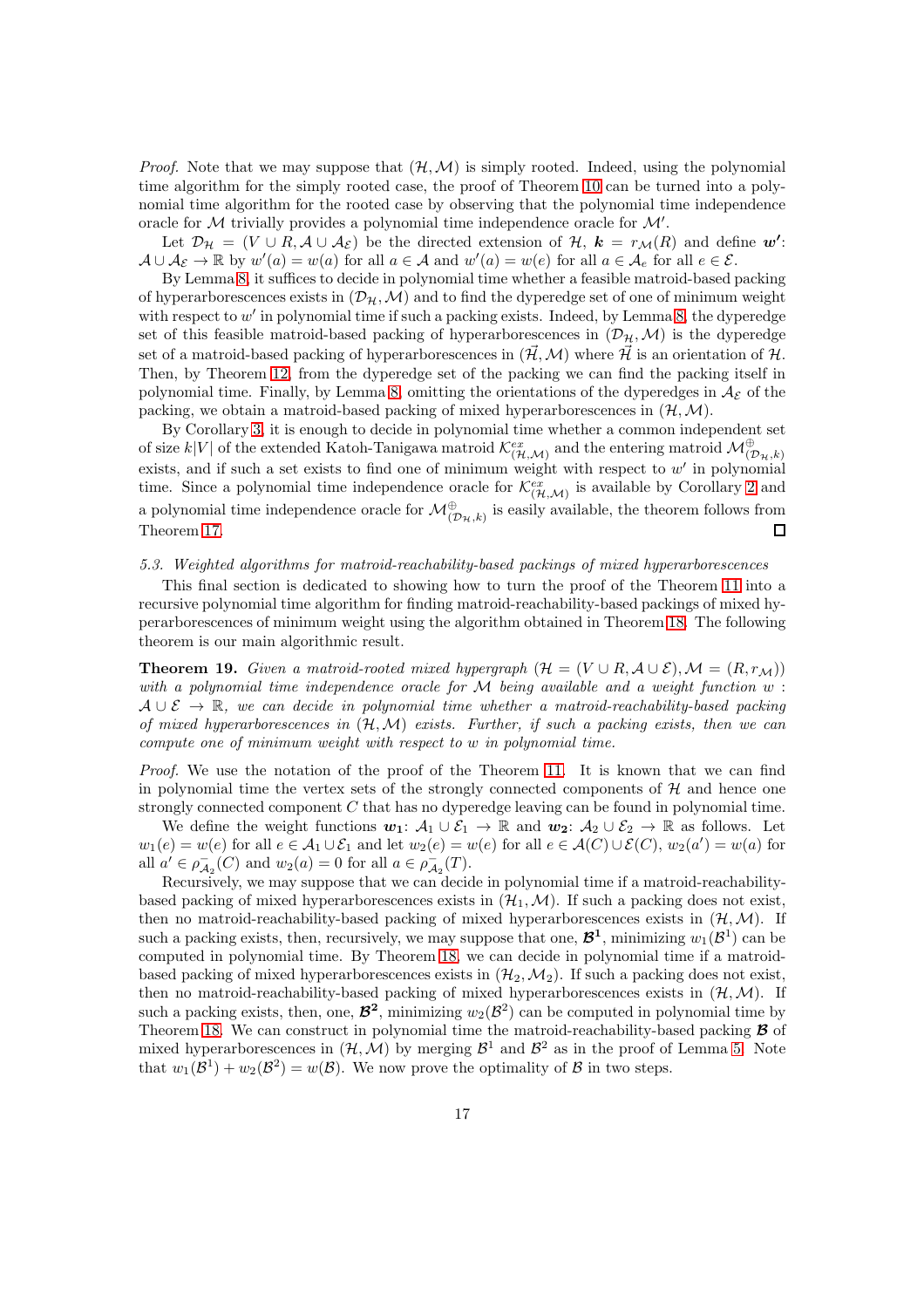Lemma 9. *There is a matroid-reachability-based packing* B <sup>∗</sup> *of mixed hyperarborescences in*  $(\mathcal{H}, \mathcal{M})$  *that minimizes*  $w(\mathcal{B}^*)$  *and extends*  $\mathcal{B}^1$ *.* 

*Proof.* Let  $\hat{\mathcal{B}} = {\hat{\mathcal{B}}_r}_{r \in R}$  be a matroid-reachability-based packing of mixed hyperarborescences in  $(\mathcal{H},\mathcal{M})$  minimizing  $w(\hat{\mathcal{B}}), \hat{\mathcal{A}}_C = \mathcal{A}(\hat{\mathcal{B}}) \cap (\mathcal{A}(C) \cup \delta_{\mathcal{A}}^-(C)), \hat{\mathcal{E}}_C = \mathcal{E}(\hat{\mathcal{B}}) \cap \mathcal{E}(C)$  and  $\hat{\mathcal{F}}_C = \hat{\mathcal{A}}_C \cup \hat{\mathcal{E}}_C$ .

Now consider  $\mathcal{H}' = (V \cup R, \mathcal{A}' \cup \mathcal{E}')$  with  $\mathcal{A}' = \mathcal{A}_1 \cup \hat{\mathcal{A}}_C$  and  $\mathcal{E}' = \mathcal{E}_1 \cup \hat{\mathcal{E}}_C$ . Observe that  $\hat{\mathcal{B}}$  is a matroid-reachability-based packing of mixed hyperarborescences in  $(\mathcal{H}',\mathcal{M})$  and  $\mathcal{B}^1$  is a matroid-reachability-based packing of mixed hyperarborescences in  $(\mathcal{H}' - C, \mathcal{M})$ . The proof of Theorem [11](#page-7-1) implies that  $\mathcal{B}^1$  can be extended to a matroid-reachability-based packing of mixed hyperarborescences  $\mathcal{B}^*$  in  $(\mathcal{H}',\mathcal{M})$ . As  $\mathcal{B}^*$  is also a matroid-reachability-based packing of mixed hyperarborescences in  $(\mathcal{H}, \mathcal{M})$  and  $\mathcal{B}^*$  extends  $\mathcal{B}_1$ , it suffices to prove that  $w(\mathcal{B}^*) \leq w(\hat{\mathcal{B}})$  holds.

Let  $\mathcal{B}_1$  be obtained from  $\hat{\beta}$  by deleting the vertices in C from each  $\hat{\beta}_r$ . Then, since  $d^+(\mathcal{C})$  =  $d_{\mathcal{E}}(C) = 0$ , we obtain that  $\hat{\mathcal{B}}_1$  is a matroid-reachability-based packing of mixed hyperarborescences in  $(\mathcal{H}_1, \mathcal{M})$ . This yields  $w(\mathcal{B}^1) \leq w(\hat{\mathcal{B}}_1)$ .

Let  $\mathcal{F} = (\mathcal{A}(\mathcal{B}^*) \cup \mathcal{E}(\mathcal{B}^*)) - (\mathcal{A}(\mathcal{B}^1) \cup \mathcal{E}(\mathcal{B}^1)).$  Since both  $\mathcal{B}^*$  and  $\hat{\mathcal{B}}$  are matroid-reachability based packings of mixed hyperarborescences in  $(\mathcal{H}, \mathcal{M})$ , we have  $|\mathcal{F}| = r_{\mathcal{M}}(P_{\mathcal{H}}^C)|C| = |\mathcal{F}_C|$ . As  $\mathcal{F} \subseteq \hat{\mathcal{F}}_C$ , we obtain  $\mathcal{F} = \hat{\mathcal{F}}_C$ .

These arguments yield  $w(\mathcal{B}^*) = w(\mathcal{B}^1) + w(\mathcal{F}) \leq w(\hat{\mathcal{B}}_1) + w(\hat{\mathcal{F}}_C) = w(\hat{\mathcal{B}})$  that finishes the proof.  $\Box$ 

For  $r \in R_2$ , let  $\mathcal{B}_{2,r}^*$  be obtained from  $\mathcal{B}_r^*$  by deleting the vertices not in C, by adding r and the vertex set  $\{t_a : a \in \rho_{\mathcal{A}}(C), head(a) \in U_r^{\mathcal{B}^*_{r}}\}$ , by adding a' and  $rt_a$  if  $a \in \rho_{\mathcal{A}}(C) \cap \mathcal{A}(\mathcal{B}^*_{r})$ and by adding one of the copies of the arc  $head(a)t_a$  if  $a \in \rho_{\mathcal{A}}^-(C) - \mathcal{A}(\mathcal{B}_r^*)$  and  $head(a) \in U_r^{\mathcal{B}_r^*}$ . As there are  $r_{\mathcal{M}}(R_2)$  arcs from  $head(a)$  to  $t_a$ , we can choose the  $\mathcal{B}_{2,r}^*$ 's to be hyperedge- and dyperedge-disjoint. Observe that for all  $a \in \rho_A^-(C)$ ,  $t_a \in U_r^{\mathcal{B}_{2,r}^*}$  if and only if  $head(a) \in U_r^{\mathcal{B}_{2,r}^*}$ . Then  $\mathcal{B}_2^* = {\mathcal{B}_{2,r}^*}_{r \in R_2}$  is a matroid-based packing of mixed hyperarborescences in  $(\mathcal{H}_2, \mathcal{M}_2)$ , so  $w_2(\mathcal{B}_2) \leq w_2(\mathcal{B}_2^*)$ . Note that  $w(\mathcal{B}^*) = w_1(\mathcal{B}^1) + w_2(\mathcal{B}_2^*)$ . Then, by the minimality of  $w(\mathcal{B}^*)$ , we have  $w(\mathcal{B}) \ge w(\mathcal{B}^*) = w_1(\mathcal{B}^1) + w_2(\mathcal{B}_2^*) \ge w_1(\mathcal{B}^1) + w_2(\mathcal{B}^2) = w(\mathcal{B})$ . It follows that equality holds everywhere and hence  $\beta$  is of minimum weight with respect to w.

Since a polynomial time independence oracle for  $\mathcal M$  is available, polynomial time independence oracles for all matroids considered are easily available. It follows that this algorithm runs in polynomial time and we are done.  $\Box$ 

#### Acknowledgments

We wish to thank an anonymous referee for pointing out a mistake in an earlier version of this article.

### References

- <span id="page-17-1"></span>[1] K. Bérczi, A. Frank, Variations for Lovász' submodular ideas, in: M. Grötschel, G.O.H. Katona (eds.), Building bridges between mathematics and Computer Science, Bolyai Society, Series: Mathematical Studies, 19, Springer, 137–164, 2008.
- <span id="page-17-0"></span>[2] O. Durand de Gevigney, V. H. Nguyen, Z. Szigeti, Matroid-based packing of arborescences, SIAM J. Discret. Math. 27(1): 567–574, 2013.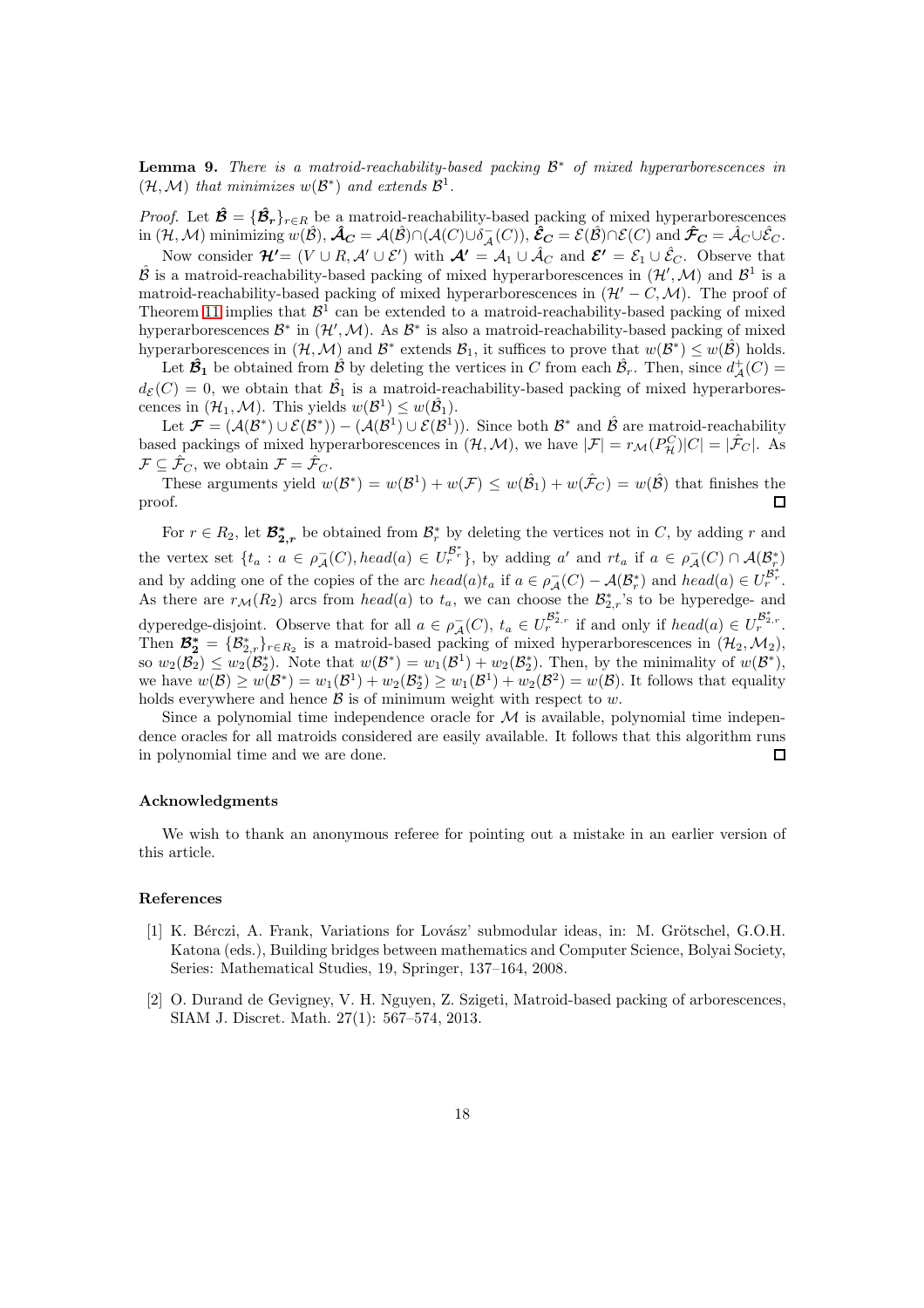- <span id="page-18-15"></span>[3] J. Edmonds, Submodular functions, matroids, and certain polyhedra, in: eds. R. Guy, H. Hanani, N. Sauer, and J. Schönheim, Combinatorial Structures and their Applications, Gordon and Breach, New York, 69–87, 1970.
- <span id="page-18-0"></span>[4] J. Edmonds, Edge-disjoint branchings, in: B. Rustin (ed.), Combinatorial Algorithms, Academic Press, New York, 91–96, 1973.
- <span id="page-18-6"></span>[5] J. Edmonds, Some well-solved problems in combinatorial optimization, in: Combinatorial Programming: Methods and Applications (Proceedings NATO Advanced Study Institute, Versailles, 1974. B. Roy, ed.), Reidel, Dordrecht, 285–301, 1975.
- <span id="page-18-5"></span>[6] J. Edmonds, Matroid intersection, Ann. Disc. Math. 4, 39–49, 1979.
- <span id="page-18-3"></span>[7] Q. Fortier, Cs. Király, M. Léonard, Z. Szigeti, A. Talon, Old and new results on packing arborescences in directed hypergraphs, Discret. Appl. Math. 242: 26–33, 2018.
- <span id="page-18-9"></span>[8] A. Frank, Connections in Combinatorial Optimization, Oxford University Press, 2011.
- <span id="page-18-11"></span>[9] A. Frank, On disjoint trees and arborescences. In Algebraic methods in graph theory, 25, Colloquia Mathematica Soc. J. Bolyai, North-Holland, 59–169, 1978.
- <span id="page-18-10"></span>[10] A. Frank, T. Király, Z. Király, On the orientation of graphs and hypergraphs, Discret. Appl. Math. 131(2): 385–400, 2003.
- <span id="page-18-14"></span> $[11]$  A. Frank, T. Király, M. Kriesell, On decomposing a hypergraph into k connected subhypergraphs, Discret. Appl. Math. 131(2): 373-383, 2003.
- <span id="page-18-12"></span>[12] H. N. Gabow, A matroid approach to finding edge connectivity and packing arborescences, Journal of Computer and System Sciences, 50(2), 259–273, 1995.
- <span id="page-18-4"></span>[13] H. Gao, D. Yang, Packing of maximal independent mixed arborescences, Discret. Appl. Math. 289: 313–319, 2021.
- <span id="page-18-18"></span>[14] M. X. Goemans and V. S. Ramakrishnan, Minimizing Submodular Functions over Families of Sets, Combinatorica, 15, 499–513, 1995.
- <span id="page-18-16"></span>[15] M. Grötschel, L. Lovász, A. Schrijver, The ellipsoid method and its consequences in combinatorial optimization, Combinatorica, Springer Berlin, 1 (2), 169–197, 1981.
- <span id="page-18-17"></span>[16] S. Iwata, L. Fleischer, S. Fujishige, A combinatorial strongly polynomial algorithm for minimizing submodular functions. J. ACM 48, 761–777, 2001.
- <span id="page-18-1"></span>[17] N. Kamiyama, N. Katoh, A. Takizawa, Arc-disjoint in-tress in digraphs, Combinatorica, 29(2), 197–214, 2009.
- <span id="page-18-13"></span>[18] N. Katoh, S. Tanigawa, Rooted-tree decompositions with matroid constraints and the infinitesimal rigidity of frameworks with boundaries, SIAM J. Discret. Math. 27(1): 155–185, 2013.
- <span id="page-18-8"></span>[19] Cs. Király, unpublished manuscript.
- <span id="page-18-2"></span>[20] Cs. Király, On maximal independent arborescence packing, SIAM J. Discret. Math. 30(4): 2107–2114, 2016.
- <span id="page-18-7"></span>[21] Cs. Király, Z. Szigeti, S. Tanigawa, Packing of arborescences with matroid constraints via matroid intersection, Math. Program. 181, 85–117, 2020.